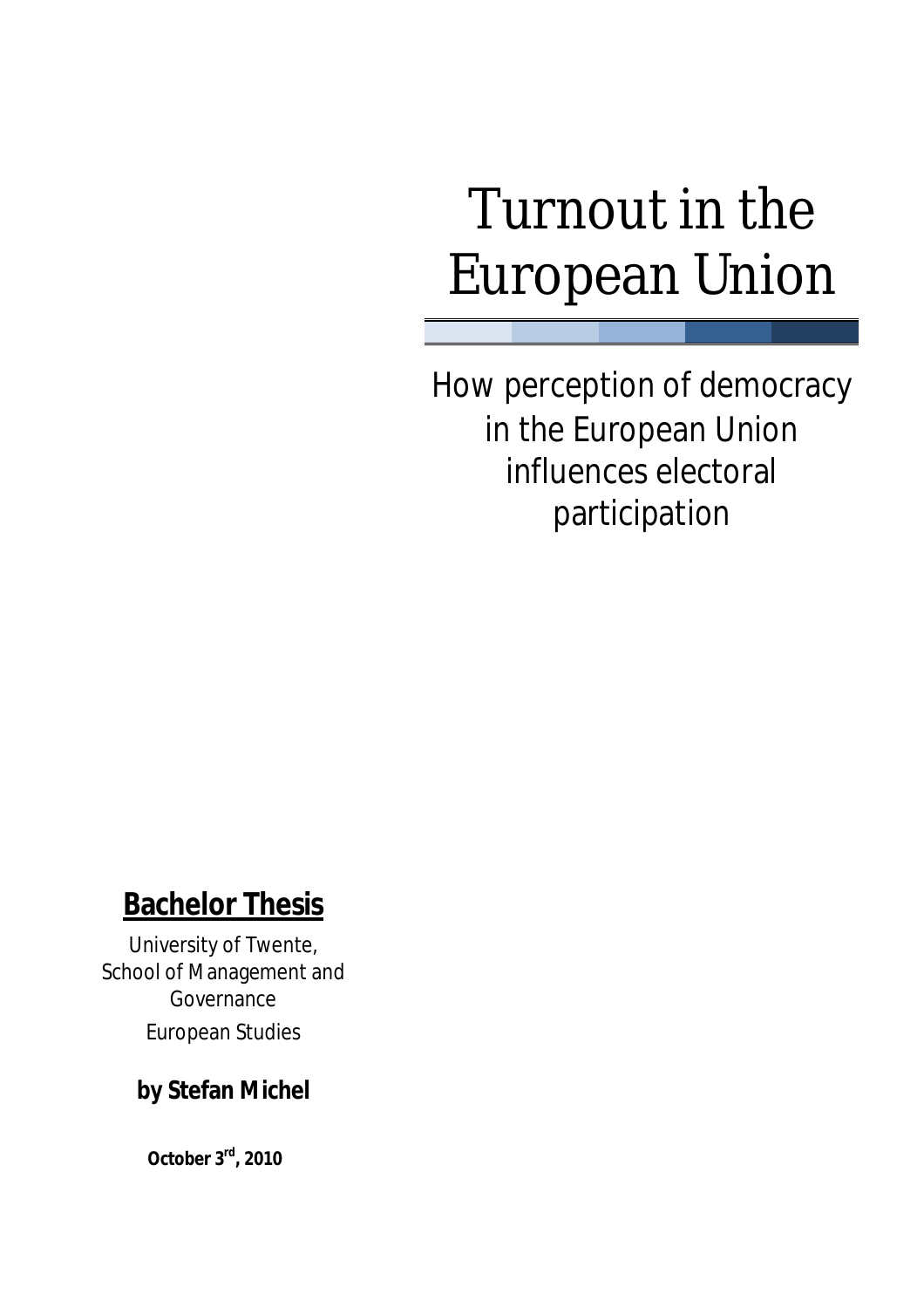# *Democracy is the government of the people, by the people, for the people - Abraham Lincoln -*

### **Stefan Michel**

**Address:**  Neustraße 26 48599 Gronau - Germany

**Study:**  Bachelor European Studies

**Student number:**  s0148032

**Supervisors:**  Dr. Martin Rosema Political Science and Research Methods (MB)

Dr. Kostas Gemenis Political Science and Research Methods (MB)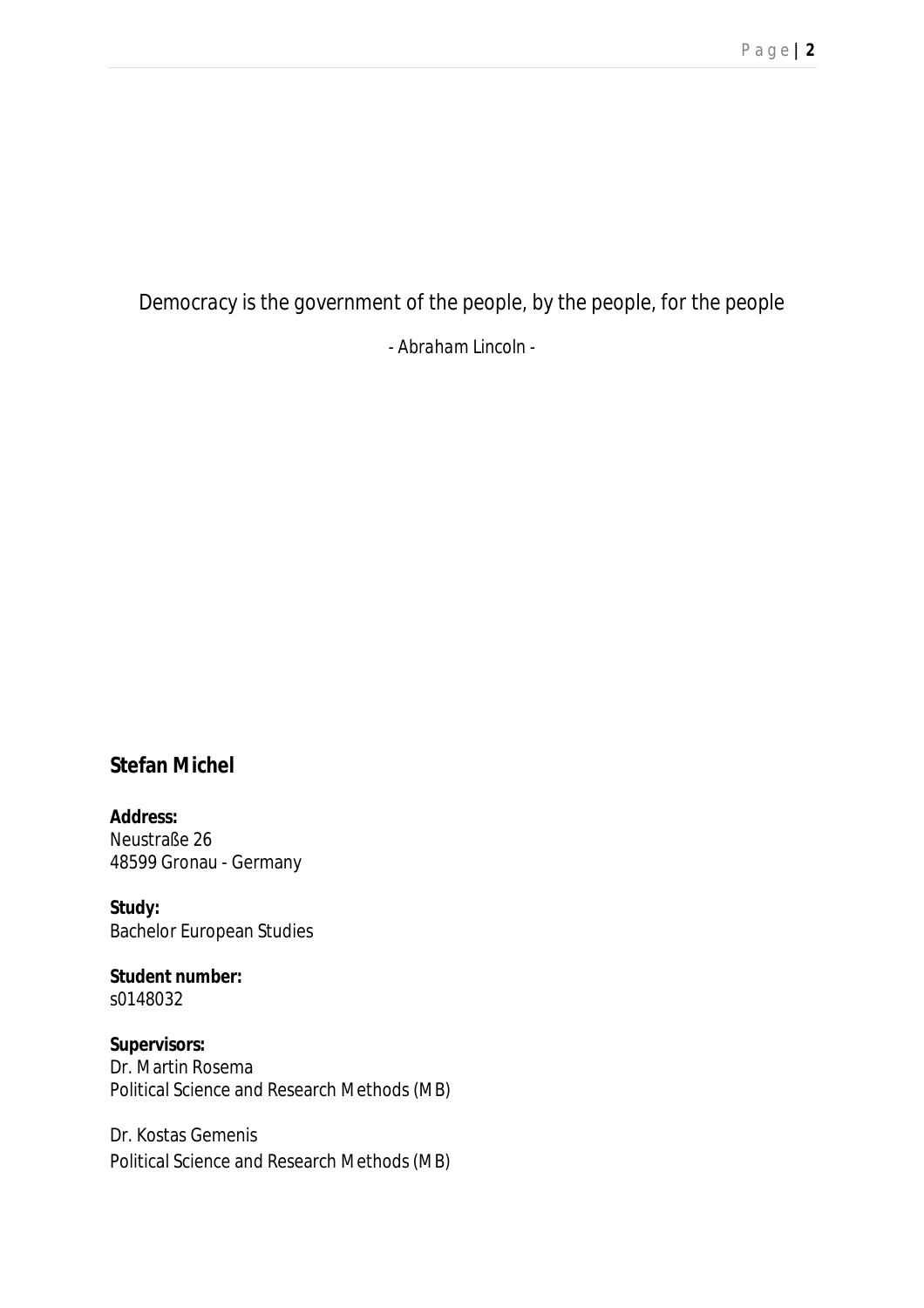### **Abstract**

This Bachelor-Thesis, being part of a project dealing with the European elections 2009, deals with the topic of perception of democracy and electoral participation. Turnout rates show differences between national and European elections, with an average of 22,6% higher turnout for national elections in the EU member states. Why is this the case? This paper seeks to explain how the perception of a certain government (in this case the EU) might influence the decision whether to vote or not. The research question is:

"*What is the perception of European citizens towards the degree of democracy (democratic elements) in the European Union, and in how far does this affect the decision whether or not to vote in European Parliament elections?"*

Data was collected by a survey in the Netherlands and Germany around the European elections, in total n = 727 answered questionnaires could be used. Analyzing the data shows that there in fact is a relationship between the perception of democracy and electoral participation. The more democratic the people think the EU works, the more likely they are to vote in European elections. This relationship is also tested against two different third factors, age and education, which are both being regarded as influencing the decision whether to vote or not. Although the initial relation between perception of democracy and electoral participation could not be shown for each of the categories of age and education, clear general tendencies were found. It seems likely that there actually is a relationship between what people think of the EU in democratic terms and whether they will vote or not.

Nevertheless further research has to deepen and broaden the knowledge about this topic, and has to investigate further. For example similar studies could be extended to more European countries (EU members), or include more third variables to test the initial relationship.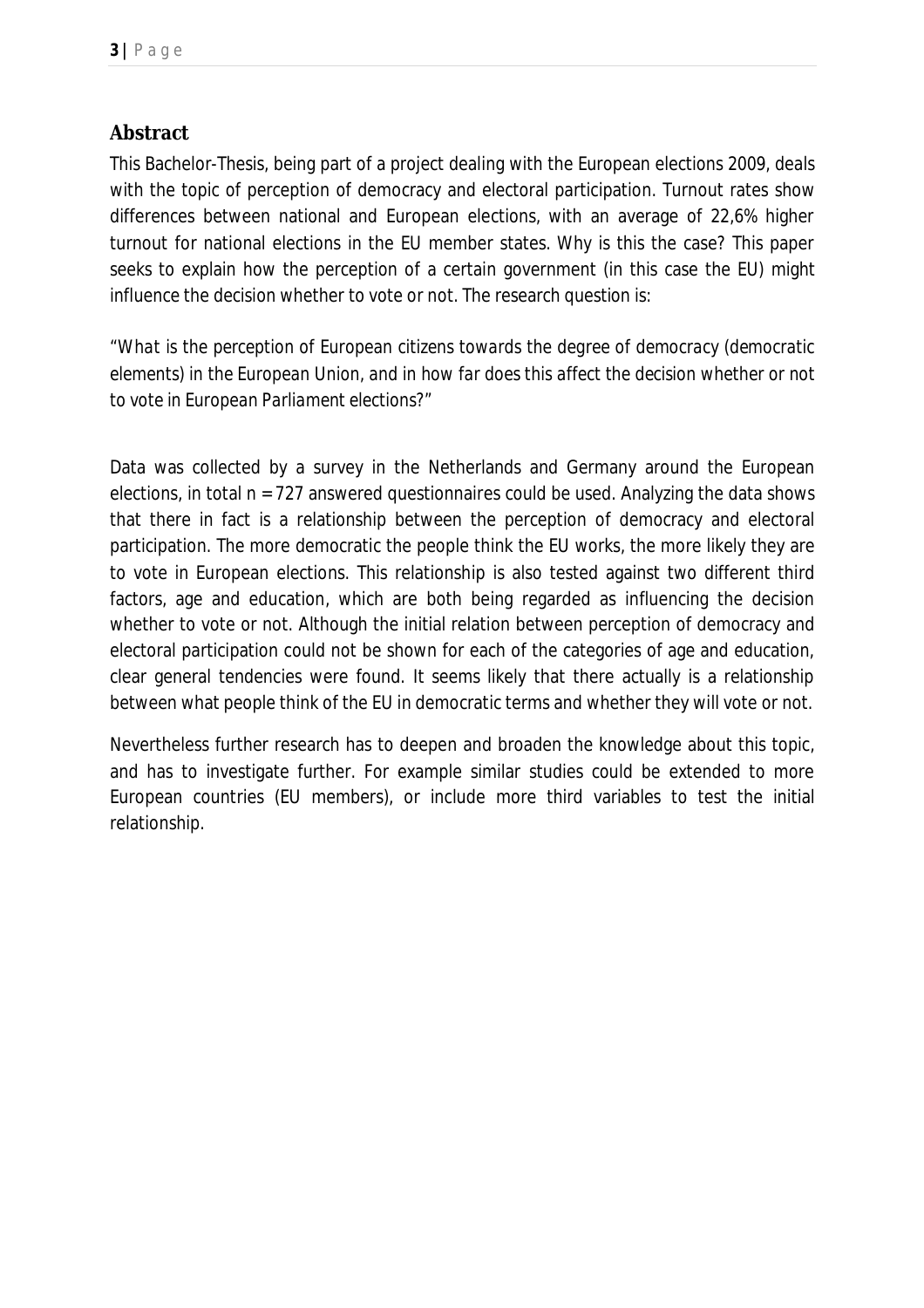| Abstract                                                             | 3  |
|----------------------------------------------------------------------|----|
| Table of Contents                                                    | 4  |
| <b>List of Tables and Figures</b>                                    | 5  |
| Abbreviations                                                        | 6  |
| 1. Introduction                                                      | 7  |
| 1.1 Aim of the Study                                                 | 7  |
| 1.2 Motivation                                                       | 8  |
| 1.3 Problem Statement                                                | 8  |
| 1.4 Research Question                                                | 9  |
| 1.5 Structure of the Report                                          | 10 |
| 2. Background Theory                                                 | 11 |
| 2.1 Electoral Participation                                          | 11 |
| 2.2 Perception of Democracy                                          | 15 |
| 2.3 How Perception Influences Turnout                                | 19 |
| 2.4 Expected outcomes - Modeling the Topic                           | 20 |
| 3. Methodology                                                       | 22 |
| 3.1 Choice of Research Method                                        | 22 |
| 3.2 Conceptualization                                                | 22 |
| 3.3 Shortcomings                                                     | 24 |
| 4. Empirical Part                                                    | 25 |
| 4.1 Single Statements                                                | 25 |
| 4.2 Perception of Democracy and Electoral Participation              | 27 |
| 4.2.1 Perception of democracy                                        | 27 |
| 4.2.2 Electoral participation                                        | 28 |
| 4.2.3 Are they correlated?                                           | 28 |
| 4.3 Influence of Education on European turnout                       | 29 |
| 4.3.1 Education and Electoral participation                          | 29 |
| 4.3.2 Education, Perception of Democracy and Electoral Participation | 30 |
| 4.4 Influence of Age on European turnout                             | 30 |
| 4.4.1 Age and Electoral Participation                                | 31 |
| 4.4.2 Age, Perception of Democracy and Electoral Participation       | 31 |
| 5. Conclusion                                                        | 33 |
| 6. References                                                        | 35 |
| 7. Appendix                                                          | 38 |
|                                                                      |    |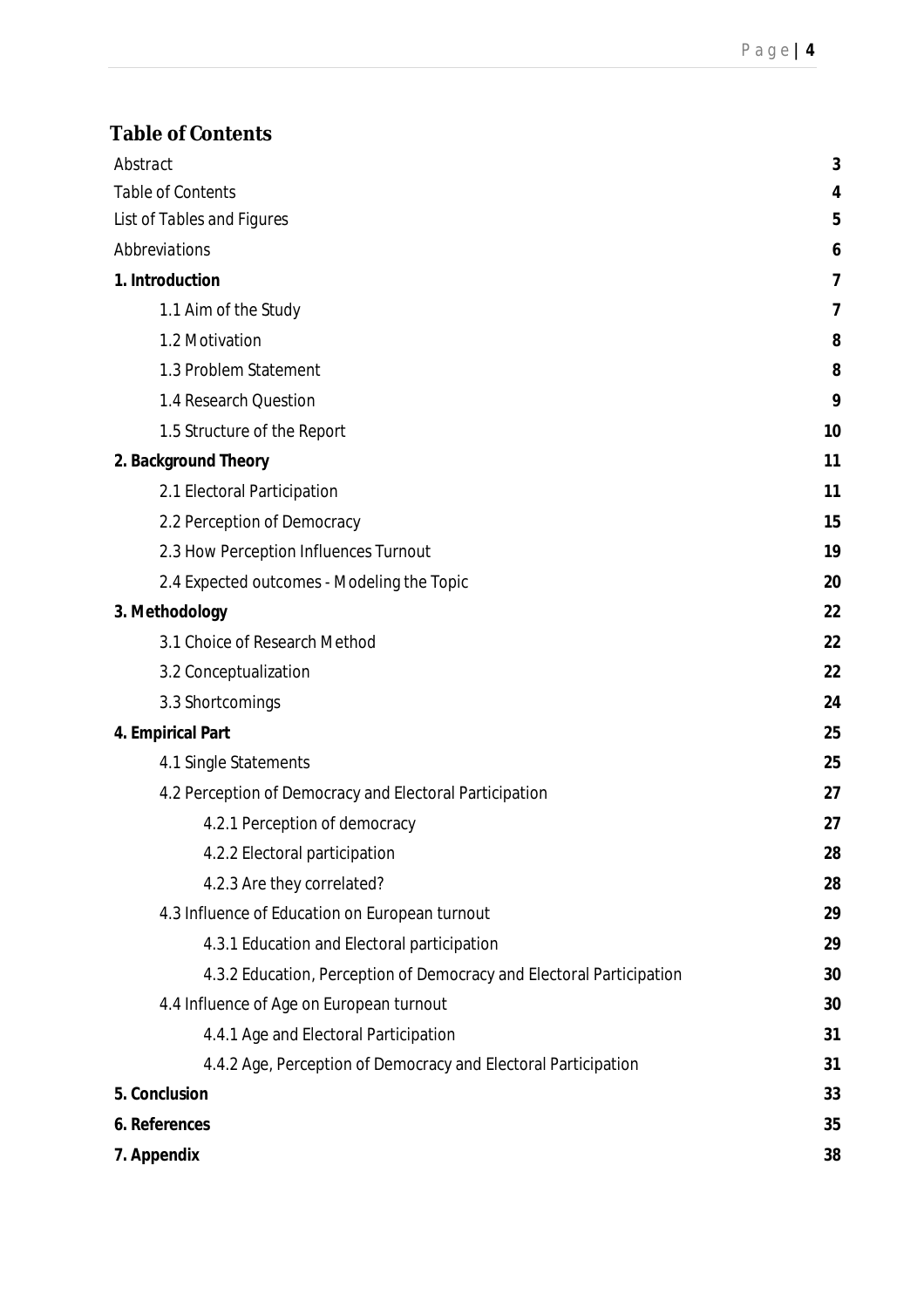### **List of Tables**

- Table 1 Turnout nationally and European for EU-27
- Table 2 Reasons for deliberately abstention in 1994 European elections by country
- Table 3 Identity
- Table 4 Does your vote make a difference?
- Table 5 Influence of government
- Table 6 Trust in institutions: EP
- Table 7 Satisfaction with democracy EU
- Table 8 Perception of democracy
- Table 9 Electoral Participation
- Table 10 Perception of democracy and electoral participation: EU
- Table 11 Education and electoral participation EU in percentages
- Table 12 Perception of democracy in EU and electoral participation with Education held constant
- Table 13 Age and electoral participation EU in percentages
- Table 14 Perception of democracy in EU and electoral participation with Age held constant

### **List of Figures**

Figure 1 - Perceived influence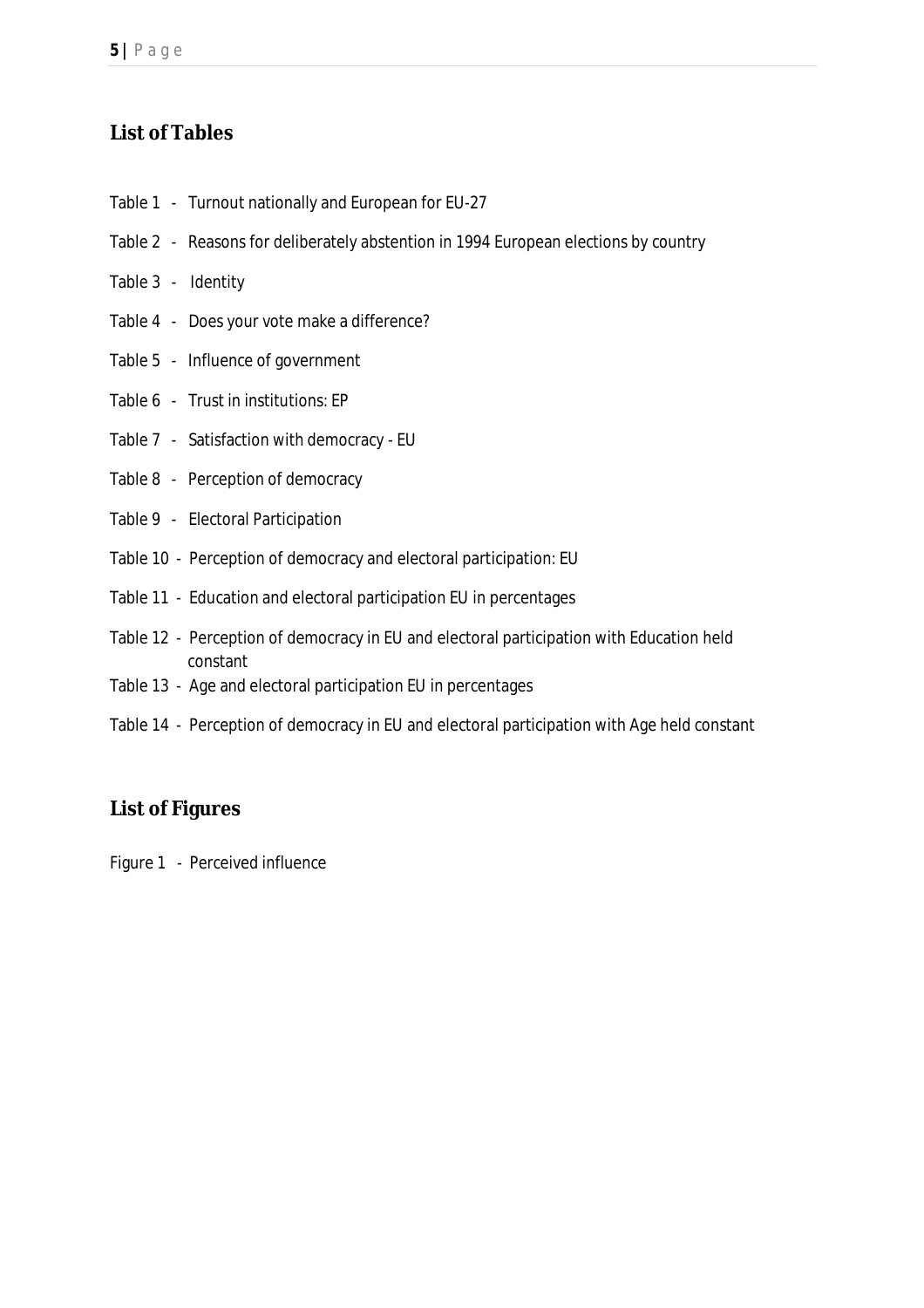# **Abbreviations**

| "democraticness" | is used as a word for "level of democracy" |
|------------------|--------------------------------------------|
| EB               | Eurobarometer                              |
| EP               | European Parliament                        |
| EU               | <b>European Union</b>                      |
| UN               | <b>United Nations</b>                      |
| <b>WHO</b>       | World Health Organization                  |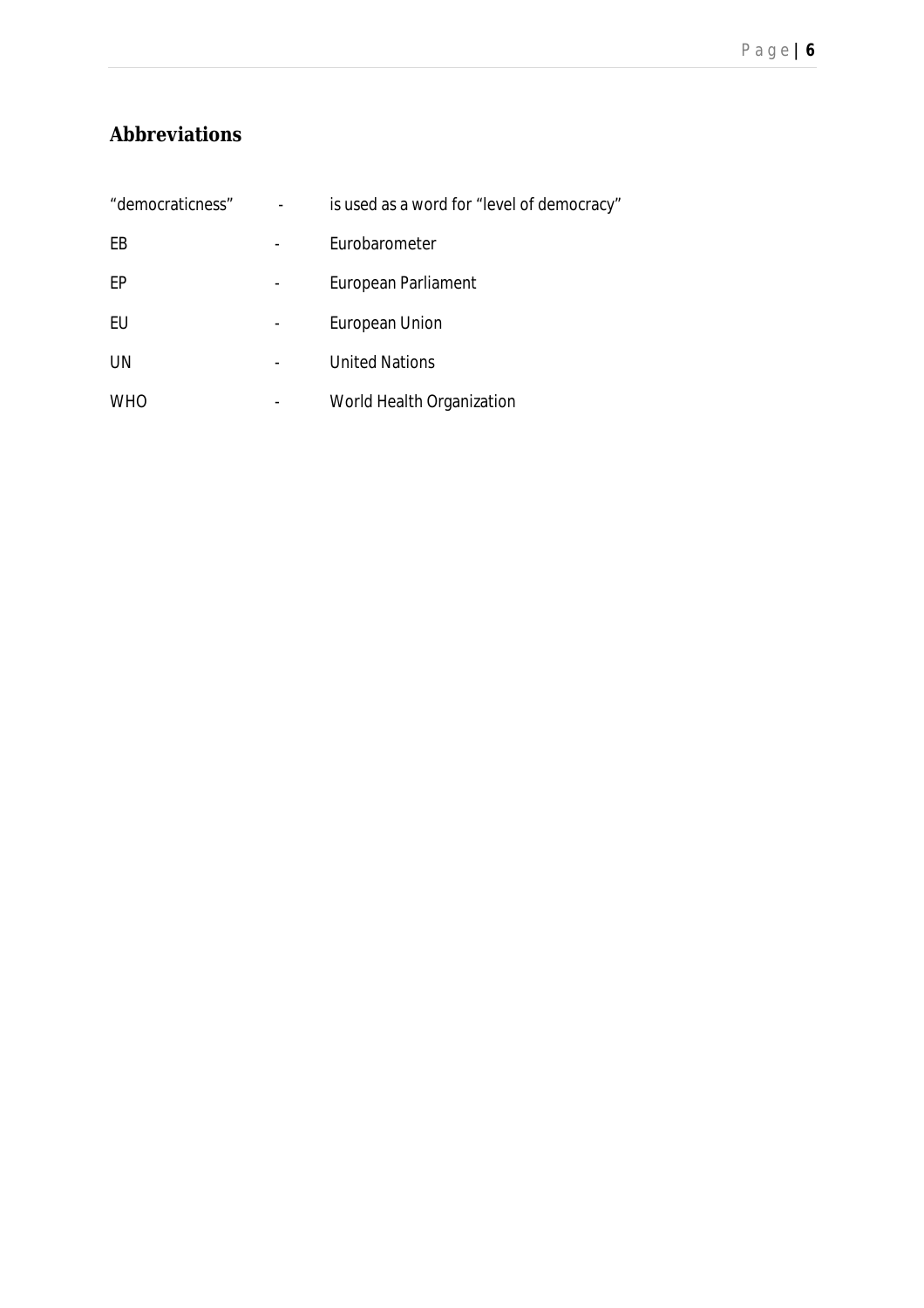### *1. Introduction*

### **1.1 Aim of the study**

Since 1979, the European Parliament is being elected directly, and since then, the average turnout rates are decreasing. While in Germany the average voting turnout for national elections in the period of 1987 until 2002 was at 80.48% (Europarlament), the respective average for electoral participation in European elections was at 57,98% (ibid) during the time of 1979-1999. There are several theories why elections on the European level seem to be not as interesting for citizens when compared to national ones (taking into account turnout rates in the member states). One argument which is constantly part of the discussion is the (un)democratic character of the European Union (EU) (Thomassen and Schmitt, 2004). The discussions about how democratic the EU actually is, are often led by experts on the scientific level. On this level as well the low turnout rates are sought to be explained. With this paper I want to shift the focus away from experts' opinions about the nature of the EU towards the voters' opinions, in order to partly explain the low turnout rates for the European Parliament elections. To be more precise, the perception of people towards the level of how democratic the European Union is, in my view, has an important influence regarding the electoral participation and the peoples' choice whether to vote or not.

There is no doubt that the perception of how democratic the European Union, and especially the role of the European Parliament, is, does not constitute the only reason for individuals in their decision whether to vote or not to vote. There are other factors that play a role, or to put it in the words of John Matsusaka and Filip Palda: "[T]he individual decision whether or not to vote is observationally equivalent to random behavior. …Individual voting decision appears to be more-or-less random…" (Matsusaka and Palda 1999: 432). I do not support their view that electoral participation is random, since one must keep in mind that there are multiple factors influencing the decision of voting of not voting. For some people, this makes it a too blurry construct to understand, which leads to the notion of *random electoral participation*. Nevertheless, other influences on the personal decision to vote are numerous and often discussed in literature: they range from individual opinions towards systematic conditions, and include the set-up of election days (during the week or at the weekend), political rules (compulsory voting), the rational-choice theory (and Downsians paradox) and outside factors like the economic recession (Mattila, 2003).

It is important to know about the complex system that influences voting behavior, and it is even more important to acknowledge it in the sense of being aware of as much factors as possible. But not all of these factors can be taken into account when conducting the research on how democratic the European Union and its functioning is being seen, and in how far this would be reflected in the actual turnout. The aim of this study is not to explain the turnout in its completeness, but rather to explore and highlight the role of perception of the European structure and degree of democracy in the decision whether to vote or not. To be precise, I will study, using a survey, how much the perception about the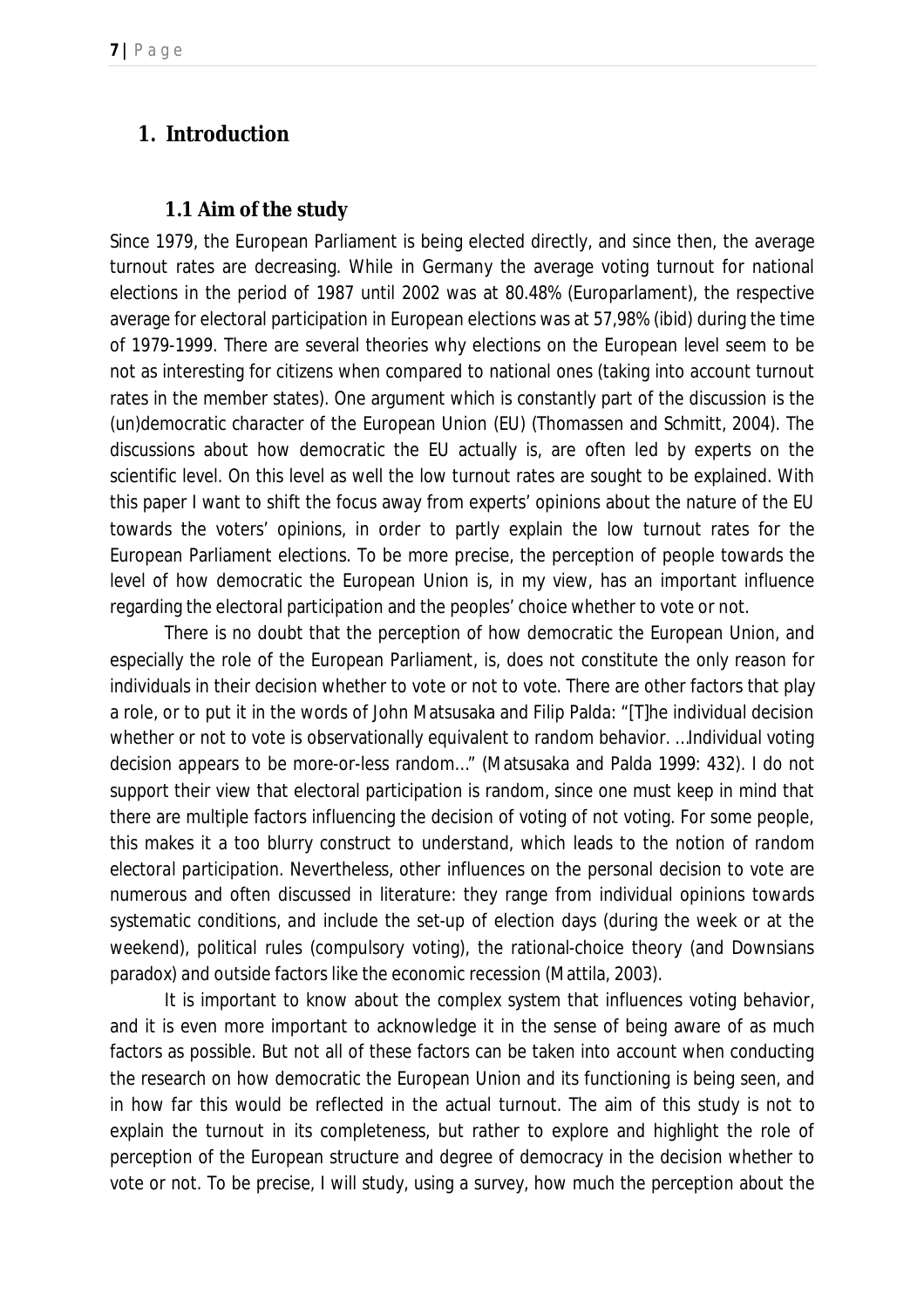democratic character of the EU influences the elections' turnout. This means that individuals will be asked about their opinion towards the EU (and its democratic state), and their intention to vote. But in order to do so, subquestions have to be answered concerning possible other factors of influence.

### **1.2 Motivation**

Extended interest in the European Union can best be described by the unique nature this political entity has. There is no other organization, union or any form of cooperation worldwide that was able to increase and deepen integration between sovereign states in a similar way. And because the European Union is so exceptional, phenomena occurring within and around it cannot be easily described and explained by comparison. For example in the case of democracy, would it be fair to compare the European Union to a nation state? Or should we see the European Union as an international organization like the World Health Organization (WHO) or the United Nations (UN)? These are questions that occur automatically when being confronted with EU issues, although today it seems that they increasingly remain unanswered, or put aside for reasons of simplicity. That is why a study concerning the European Union's election process is admirable, and there have been plenty of essays dealing with this topic. What is rarely done, however, is an exploration of individuals' feelings and perceptions towards the EU when it comes to the level of democracy.

Further, it cannot be ignored that the EU has become an international power, rather in economic than in political terms (see the differentiated views on the war on Iraq, *e.g.*). But why then does it appear that European citizens do not take part in the decision-making process to an extent as they do nationally? There are several possible answers for this question, and one of special interest is the democratic element within the EU. From my point of view, it might well happen that in 100 years the EU will have grown bigger, having developed into a "United States of Europe", as Winston Churchill has called for as early as in 1945 (Mauter 1998: 67). Would the people finally see European elections as *national* ones? By conducting the research amongst European citizens, German and Dutch more specifically, one must try to understand in how far people are influenced in the electoral participation decision by their opinion towards the democratic character of the EU. As this is a topic that is both highly debated and highly complex, one cannot answer all questions at once. As much as possible has to be known about this topic, and that only works by observing, describing and explaining.

### **1.3 Problem statement**

As mentioned in the introduction, turnout rates in European states show high differences regarding European elections and national ones (for a complete table, see Appendix A). Although there are slight changes between the member states, the overall trend cannot be ignored. Table 1 provides an overview of turnout rates, compared between national and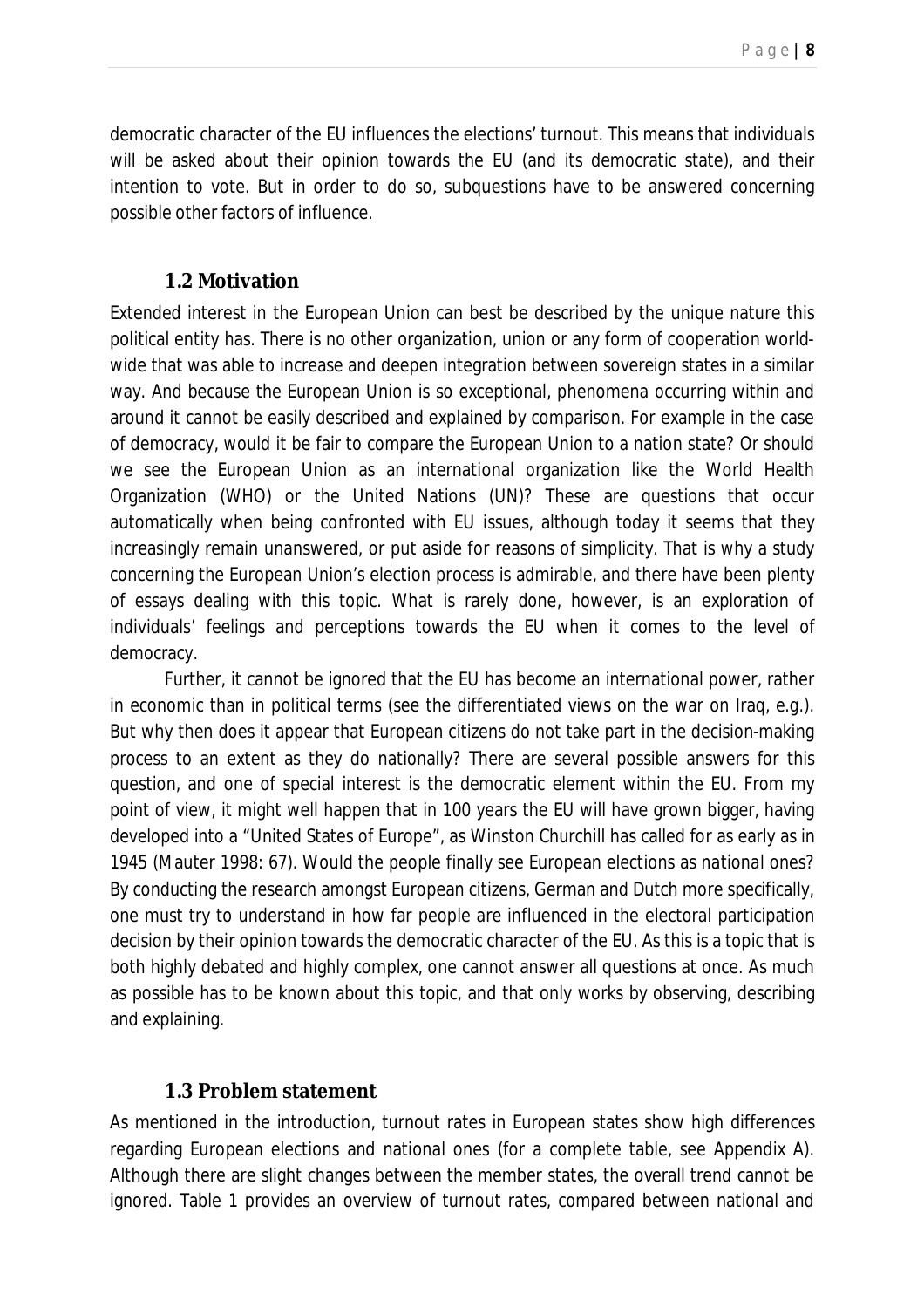European elections in several countries. It is noticeable that the countries which show almost equally high numbers do use obligatory voting and, in the case of Belgium for example, hold the elections at the same day. These of course are factors which are likely to increase turnout for both national and European elections (Mattila, 2003).

|           | <b>EU elections</b> | <b>National elections</b> | <b>Difference</b> |
|-----------|---------------------|---------------------------|-------------------|
|           | 2009                | $\star$                   |                   |
| <b>NL</b> | 36,8%               | 80,4%                     | 43,6%             |
| <b>SE</b> | 45,5%               | 82,0%                     | 43,5%             |
| $\cdots$  | $\cdots$            | $\cdots$                  | $\cdots$          |
| DE        | 43,3%               | 70,8%                     | 27,5%             |
| $\cdots$  | $\cdots$            | .                         | $\cdots$          |
| <b>BE</b> | 90,4%               | 91,2%                     | 0,8%              |
| LU        | 90,8%               | 85,2%                     | $-5,6%$           |
| Average   |                     |                           |                   |
| (EU 27)   | 46,2%               | 69,3%                     | 22,6%             |

**Table 1: Turnout nationally and European for EU-27; source: europarl.europa.eu and http://www.partiesand-elections.de**

\* Different years of national elections, data taken from the most current available, range: 2002-2009

The trend of lower turnouts for European elections is clearly visible, although the difference in percentages ranges from -5,6% in the case of Luxembourg to 43,6% in the Netherlands. Nevertheless, one cannot deny the obviously weaker performance in European elections when compared to national ones (with an average of 22,6%). From my point of view, these results can partly be explained by the relation between perception of "democraticness" of a government (either the nation state or the EU), and turnout. If this model will be proven as correct, then not only would individuals with a lower perception of the democratic character of the EU be less likely to vote in European elections, but also would people who will vote (or already have voted) in national elections be more likely to show a more positive perception of the democratic character of their own national government.

### **1.4 Research question**

This paper tries to explore and explain as much as possible the connection between the low turnout rates for European elections and the degree of democracy within the European Union. To be more precise, not the degree of democracy within the European Union is studied, but rather what European citizens *think* about it.

Other studies have approached the topic of voters' behavior and the choice of whether or not to vote before. There were also studies devoted to explaining the voting behavior in European elections, but the present study seeks at combining two different concepts: the perception of people towards the degree to which the European Union functioning and working can be called democratic, and the behavior of these people. In order to formulate hypotheses and testing them, specific questions have to be formulated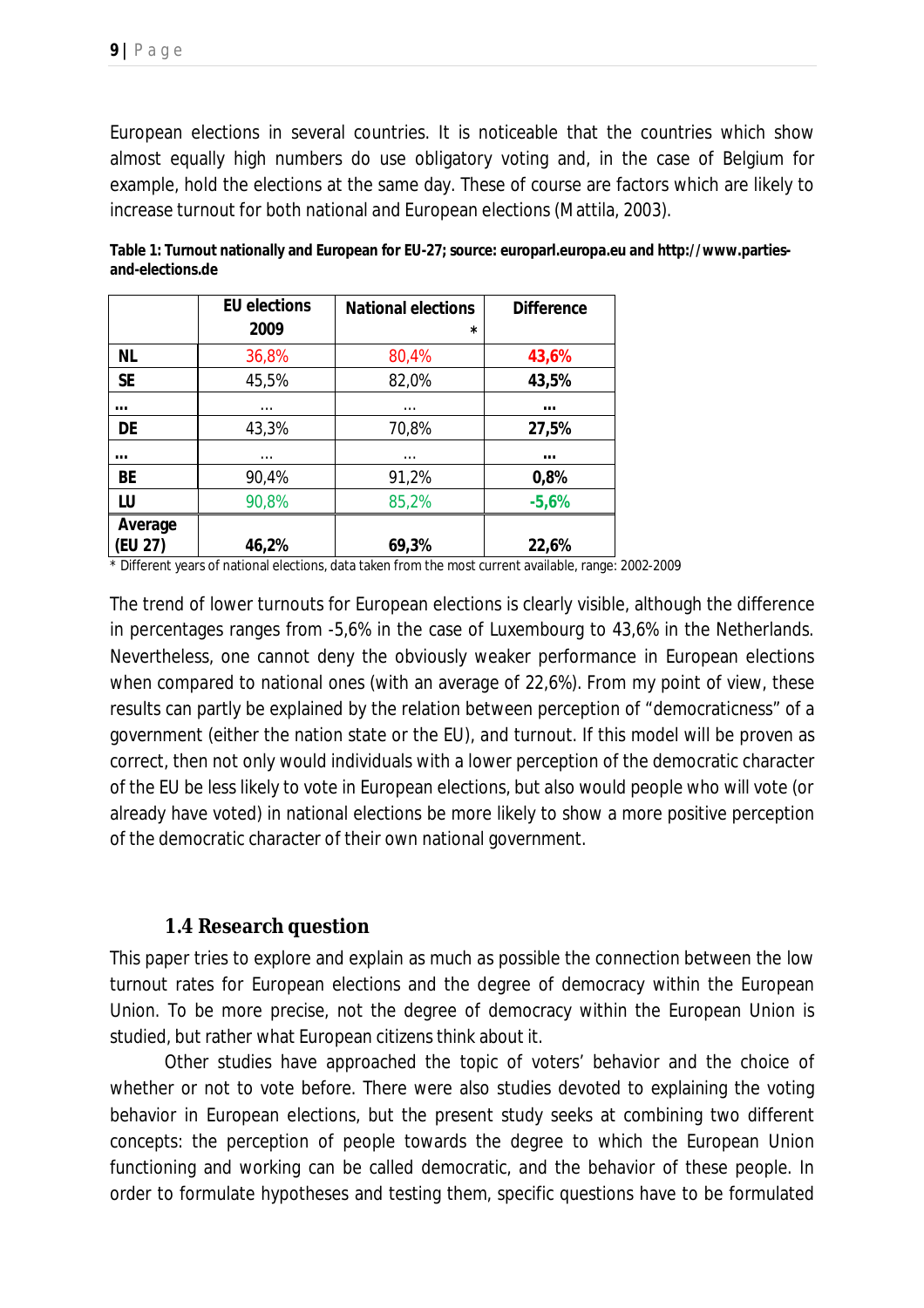P a g e **| 10**

and asked. It is very important not to ignore different factors influencing turnout in (European and national) elections. There are system level factors like the voting system, the timing of the election day, obligatory vs. mandatory voting and so on (Mattila, 2003). But on the other hand there are also individual level factors that play an important role; some examples are the social status or the level of education. Seemingly minor things like the weather on the day of election can also play a role, some people will abstain when it is raining on the day of election. From this wide range of influences, I will focus on only one, but keeping in mind that voters' behavior is a complex field with several causes and relationships forces the check for other variables as well. Because age and education are often thought to be amongst the most influential factors, they will be controlled for as well (Matsusaka and Palda, 1999).

Focusing on one specific aspect of all, the following **research question** will be the guideline of my study:

*What is the perception of European citizens towards the degree of democracy (democratic elements) in the European Union, and in how far does this affect the decision whether or not to vote in European Parliament elections?*

In order to answer this question in the best possible way, underlying questions (subquestions) have to be addressed as well:

- 1. What are the main factors influencing electoral participation?
- 2. What is the perception of people towards the degree of democracy in the EU?
- 3. Does the perception of people towards the degree of democracy in the EU affect their decision whether to vote or not?
- 4. Are there other factors explaining the possible relation between perception of democracy and voting behavior?

### **1.5 Structure of the report**

Following this introductory chapter, the basis will be laid for the rest of the paper. In order to be able to put the findings of the empirical research (Chapters 4 and 5) into the right light, Chapter 2 will provide background information about the two main issues of this paper, namely the so called "Democratic dilemma of the EU" with its current debates in the Academia, and theory about voters' behavior and electoral participation. In Chapter 3, the empirical study will be explained into detail; in chapter 4 the analysis of the outcomes will be discussed. This paper ends with a conclusion summarizing the main findings, as well as providing input/ideas for further research.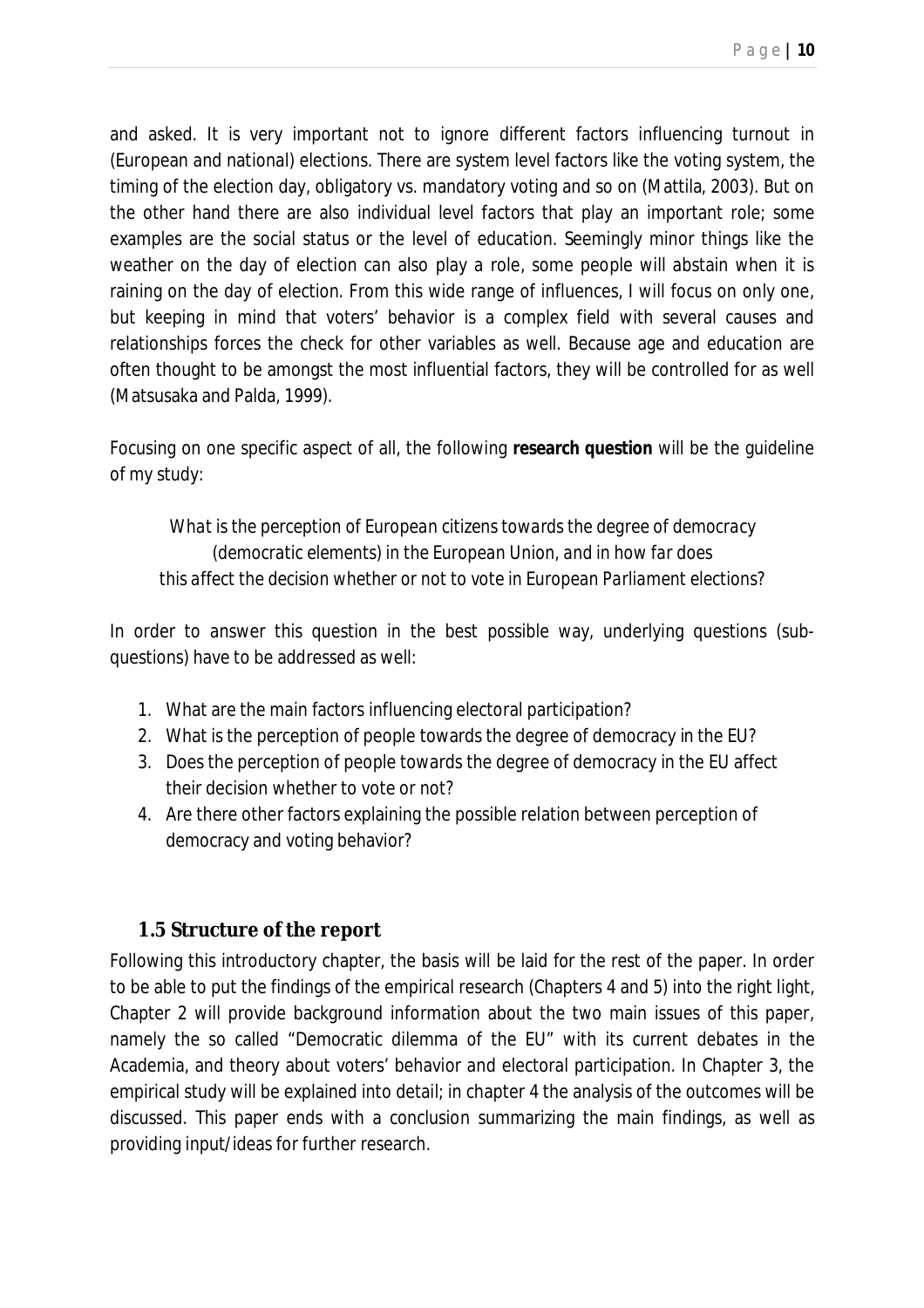# *2. Background Theory*

### **2.1 Electoral participation**

Before trying to find out what impact a citizen's opinion towards the democratic elements of the European Union plays in his choice whether to cast a vote or not, it is necessary to explore the range of variables that influence this choice as well.

As Kim, Petrocik and Enokson stated already in 1975, a difference can be made between two major fields of variables influencing electoral participation. On the one hand, there are the so called *socio-economic* factors, relating to the individual differences between persons. These include age, level of education, religion and a lot more. On the other hand, there are the *system level* effects, meaning that electoral systems and legal provisions play another important role (Kim *et al*., 1975).

Fortunately, research on this topic is extensive, and seemingly able to provide us with answers of whether people turn out to vote or not. Anyhow, these answers are less than sufficient to fully explain or even predict turnout. Matsusaka and Palda in 1999 found out that only a small part of variations in turnout actually can be explained by standard variables. This is how they introduced the topic: "A healthy empirical literature has discovered a long list of variables that impact voter turnout at the margin, such as age, education, and income. However, the overall explanatory power of these variables (as opposed to their marginal effect) is a neglected research issue." (Matsusaka and Palda, 1999: 431). Hence, the authors took into account two different sets of variables, the individual factors (as explained above) on the one hand and the district factors (also called system level effects) on the other. These variables ranged from age, level of education, income, marital status, whether a person was contacted by a campaign worker, to religion, place of residence, community size, race and so on. One can see that almost all common variables theoretically connected with turnout are present in his study. Nevertheless, the outcome was surprisingly negative: "Despite inclusion of a large number of theoretically relevant variables, the logits have almost no predictive power. Evidently the estimated models leave a large part of the voting story untold." (Matsusaka and Palda, 1999: 438). To solve this problem, Matsusaka and Palda introduced two levels of variables that, in his view, were neglected in the past time: the time-stationary variables like citizen's duty and nonstationary factors like weather. Testing for the first of these variables, the authors found that the factor whether individuals voted in the past elections (which he sees as a measure for citizen's duty), together with the other explanatory variables introduced above, allows for a better prediction of whether people will decide to vote or not. On the other hand, his conclusion offers a different explanation: "Both the benefits and costs of voting are small. Consequently, we expect the turnout decision to be sensitive to small variations in benefits and costs […] our results open the door to the possibility that turnout is driven by idiosyncratic costs like the weather, the traffic, personal health, and so on" (Matsusaka and Palda, 1999: 442). To summarize this, his research showed that most of the common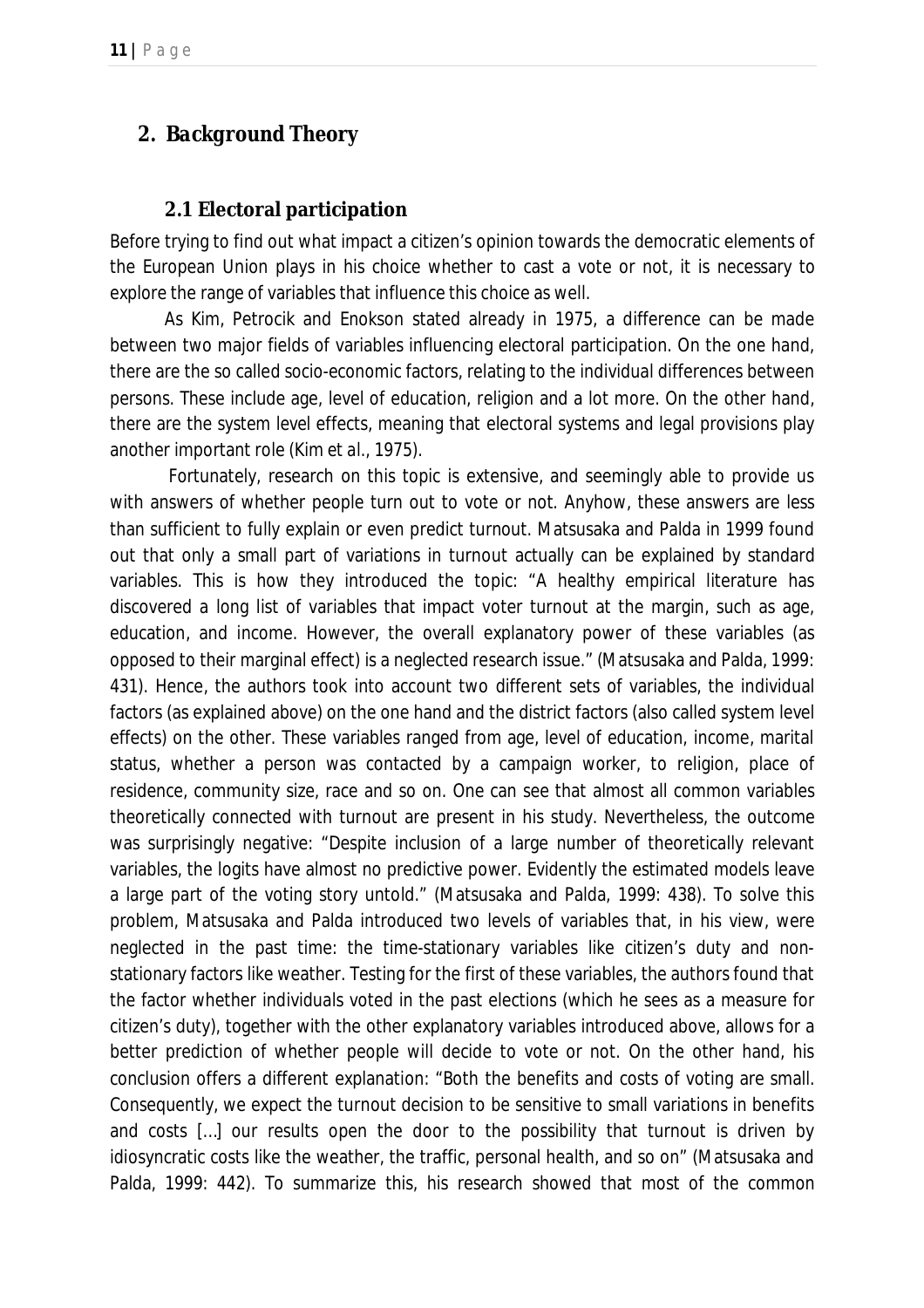variables which are thought to be explaining electoral participation do not have the expected power. More likely, there is a huge amount of factors coming together, decreasing each single influence to a minimum and hence decreasing our ability to test them without consideration of the others. What Matsusaka and Palda also conclude is that the influences of non-stationary factors like weather or traffic play a big role in the decision, and that this could be the reason why electoral participation for researchers sometimes appears to be random.

In order to connect the topic of electoral participation to the current paper, it is important to find out whether there are aspects that lead people to vote or to abstain that are correlated with the European Union and its nature, and hence cannot be identified by studying nation states and their elections only. An article by Mattila (2003) aims at finding possible differences between EU member states' turnout in the elections of 1999, as well as exploring their impact. He therefore introduces two different groups of factors, where "in the first group [there] are factors that are related to electoral systems used in EU member countries (*e.g.* compulsory voting, use of party lists). The second group consists of factors that are more related to the European Union as a political system (voters' support for the EU membership, whether the country is a net contributor or net beneficiary in the EU budget)" (Mattila, 2003: 450). Considering the first group of factors, these have been introduced already earlier in this paper, specifically relying on Pini's elaborations. Hence, the aspects introduced by Mattila concerning the second group become more interesting (also, because they are highly unable to be changed within a short period of time). Unfortunately, in his paper, Mattila studies the system level factors only, relying on second-order data or an aggregation thereof. He hence lacks the analysis of individual factors that would be able to describe differences within a country between national and European elections, but rather focuses on analyzing differences between Member States in European elections.

A similar approach was used by Mark N. Franklin (2001), who describes three different explanations for why people turn out to vote or not. These are the *resources, mobilization,* and the *instrumental motivation* to vote. While the *resources* concept circles around individual characteristics like knowledge, wealth, or time (see Franklin 2001: 5), *mobilization* deals with the public political discussions that make people vote, *e.g.* media attention or party mobilization. However, Franklin mostly relies on the *instrumental motivation* to vote, as it is best suited to explain differences in average turnout between countries, according to the author (ibid: 7). This concept mainly explores the influence of people believing that they are actually shaping the outcome of the election, and that the elected in fact have an influence on the voters. Although Franklin describes this *instrumental*  concept as one that can best describe differences in average turnout between countries (ibid: 7), it is also suitable for this paper: elections for the European Parliament differ from national ones in the sense that they rely on a highly divergent institutional set-up, as the EP has other competences and influences than a national one. Also, naturally, the EU as a whole covers different aspects of governance than a national government does.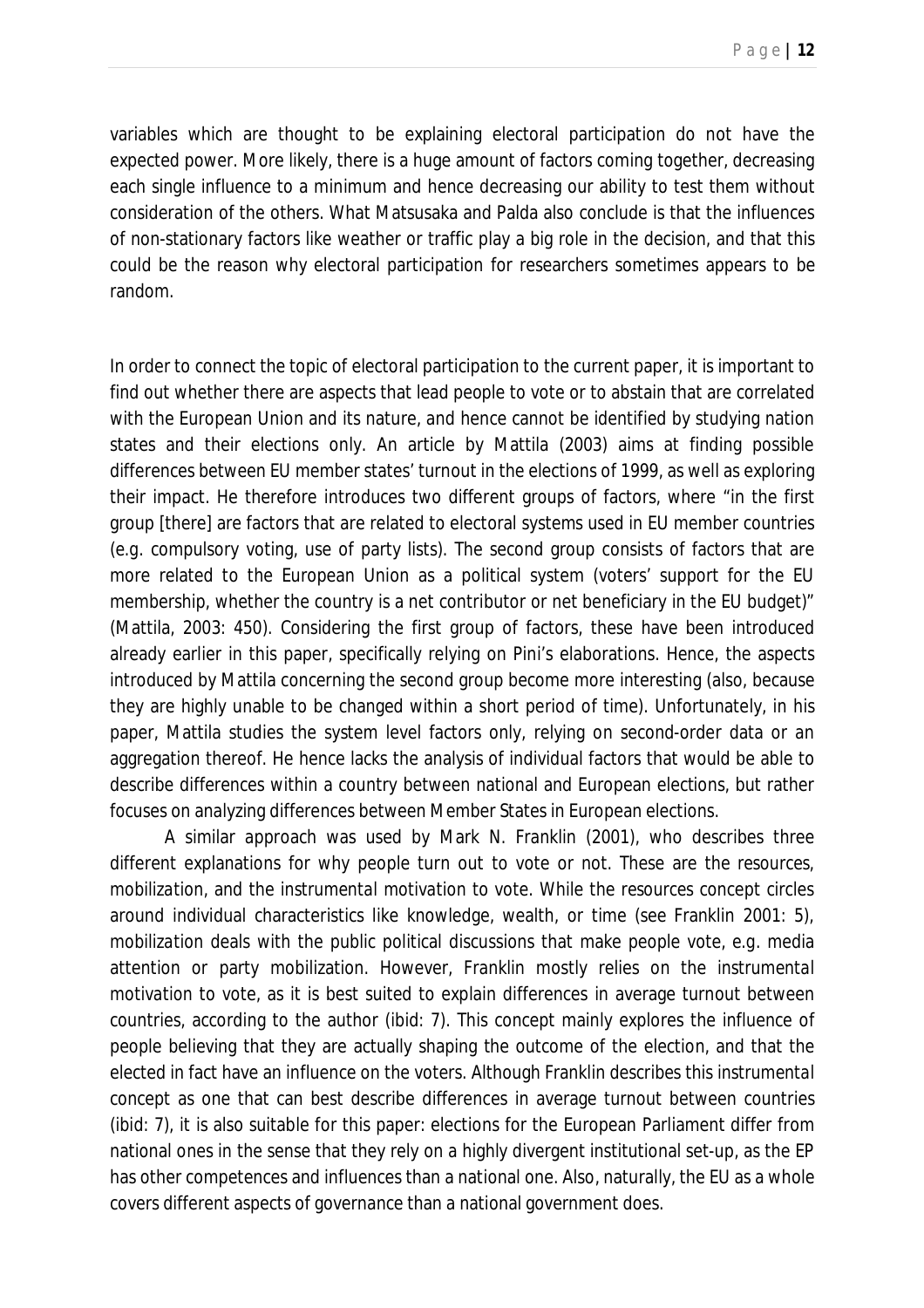In this paper, nevertheless, the focus will be laid on individual factors influencing the decision to vote or not, more specifically and most importantly the perception of "democraticness" of the EU. Not the real difference between institutional set-ups is considered to be decisive, but the perception of people towards them. Further, and in order to account for possible side factors influencing the main relationship to be examined, age and level of education will be studied as well. It is therefore inevitable to describe these three factors' theory in more detail.

Age and education are often combined in studies relating to turnout (decline). As Gallego (2008) states: "[there are] two groups that are voting at particularly low rates: the young and the poorly educated" (p. 24). Meaning, that both age and education do have an influence on the voters' behavior, and affecting it in a way that likelihoods can be estimated. For the impact of level of education, there is one theory that is most spread in the Academia, which is the civic education theory (Tenn, 2007). It models that people with a higher degree of education, or more years of schooling do have an increased sense of political affairs, civic duties and the public life and hence tend to participate more actively in the political sphere, *e.g.* by turning out to vote. On the other hand, studies about the impact of levels of education do not show such a clear picture and do not support this theory completely. Tenn concludes that one additional year of education only has a small to no impact on voters' behavior, whereas "results show that being a student has a significant positive effect on both voter turnout and voter registration" (Tenn, 2007: 458). Anyhow, the status of being a student does not prolong for a whole life, and hence even this influence is doubted. Although there are several other studies assuring the relation between level of education and the casting a vote, it is not clear whether it is really non-spurious and not altered by outside factors or biased sampling.

Concerning the impact of age on turnout, Fieldhouse, Kranmer and Russell (2007) have identified three theories that might explain why young people tend to vote less likely than older ones. To begin with, the rational choice theory is used to explain that voting neither is random nor fully predictable. Following the idea that the expected outcome of any election will contain a gain for each voter, the costs of voting as such can be measured. In an economic kind of way a cost-benefit analysis, following this theory, is sufficient to predict whether an individual turns out to vote or not. What connects this to the topic of age are the different costs and benefits for different age groups. Though, Fieldhouse *et al*. rarely explain these differences between age groups, but rather focus on finding proof that voting as such "does reflect a rational calculation" (2007: 812).

Secondly, the theory of social capital is introduced, arguing that "voluntary activity (belonging to or taking part in local organizations) instills trust in others and encourages political activism" (ibid: 812). This means that every participation in the political sphere enhances the chance of an individual to vote, since social capital is built by political activity. As this activity increases with age, so does the social capital, and hence older people are more likely to vote than younger people.

As a third theory, civic voluntarism is mentioned. It "encompasses a wide range of different concepts […]. First is the level of engagement of the respondent. This includes how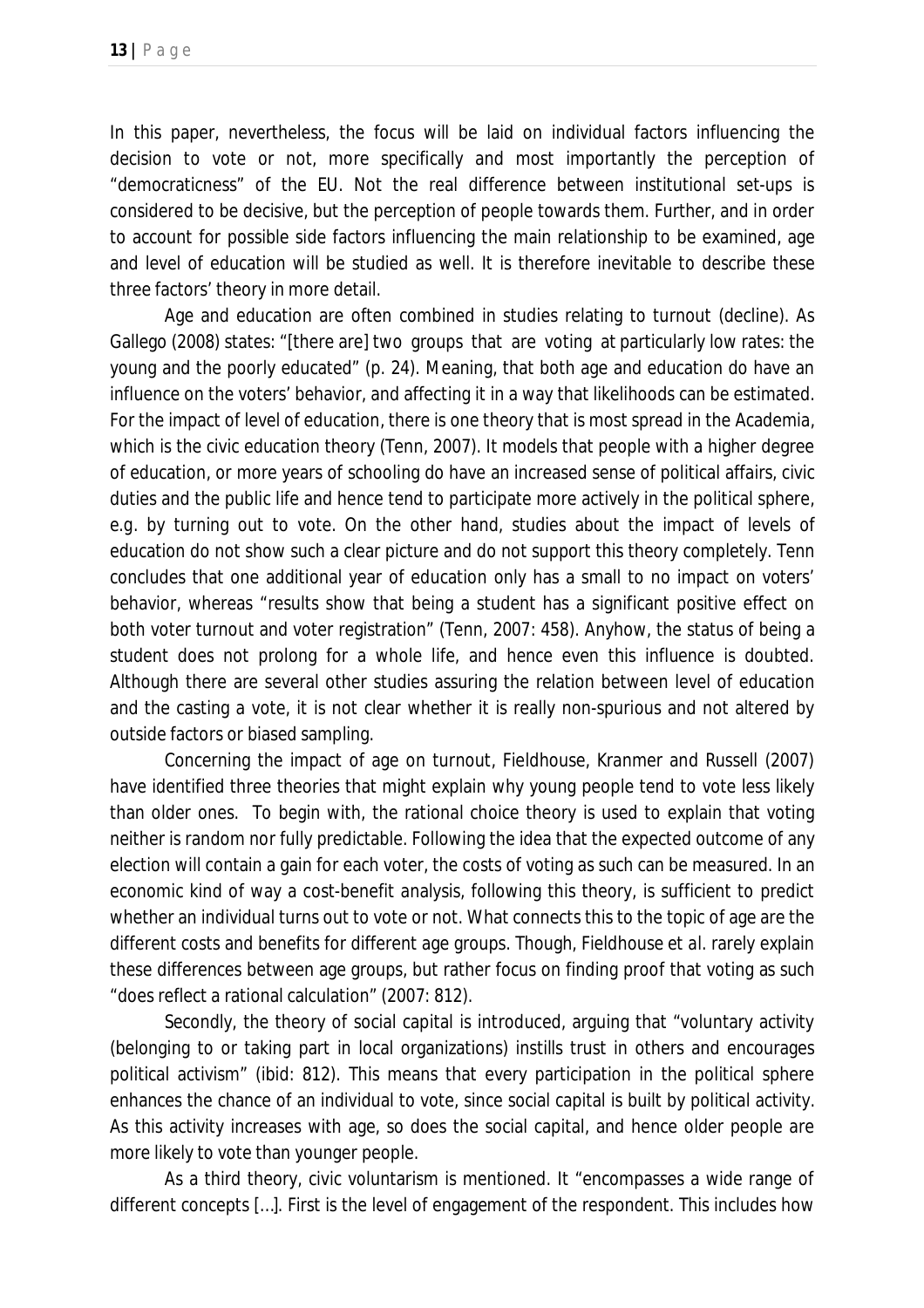often the respondent watches, listens to or reads about current affairs; whether he or she regularly reads newspapers or discusses politics; and his or her level of interest in politics" (ibid: 814). Self-explaining, this model or theory is similar to the second one introduced, although it does not mainly focus on political activity, but political awareness and interests, put simply. Several authors (Parry *et al*. 1992; Park 2000; Wattenberg 2002) report that the younger generation, individuals between the age of 18-25, show less civic voluntarism, or less interest in politics than older ones do. This, in consequence, leads to a less informed youth, which explains the lower turnout rates for this age group.

For this paper, however, age and level of education only play a minor role, serving as control variables. Meaning that people of different age or with a different level of education can show the same intention to vote, on average, because their perception towards the "democraticness" of the EU is supposed to be the most influential factor. It does not mean though, that different age groups will likely have the same turnout rates, but the initial relation between perception of democracy and voting should not be altered by age or level of education.

A deeper insight in the topic of electoral participation is provided by Blondel, Sinnott and Svensson (1997), who were the first ones to conduct a survey on both European and national elections using open-ended questions in order to understand abstention from voting. In general, Blondel *et al*. introduce a division of non-voters into two very rational categories: the ones who were circumstantially not able to vote and the others who voluntarily abstained (see Blondel *et al*., 1997, p. 247ff). Since the ratio of people who were not able to vote because of absence through *e.g.* vacation or business trips or illness is supposed to be almost equal between different member states, it is also likely to assume that this ratio is the same for national elections compared to European ones. Though, one should not forget that circumstantial reasons can be used as an excuse for the initial lack of willingness to vote. So if less people vote, more people think that elections are unnecessary, undemocratic, or that they have too little information. These can also be reasons why some people plan to have their holiday trip during the time the elections are held.

However, the reasons why people deliberately abstain from voting in European, but not in national elections, are the most important and probably the least simple ones to clearly name and describe, overlaps and interconnections are likely to occur. Table 2 gives an overview of the most given answers to the question of why people did not vote, with the top four being "lack of interest, distrust of or dissatisfaction with politics and politicians, lack of knowledge and dissatisfaction with the European Parliament electoral process" (Blondel *et al*., 1997: 254).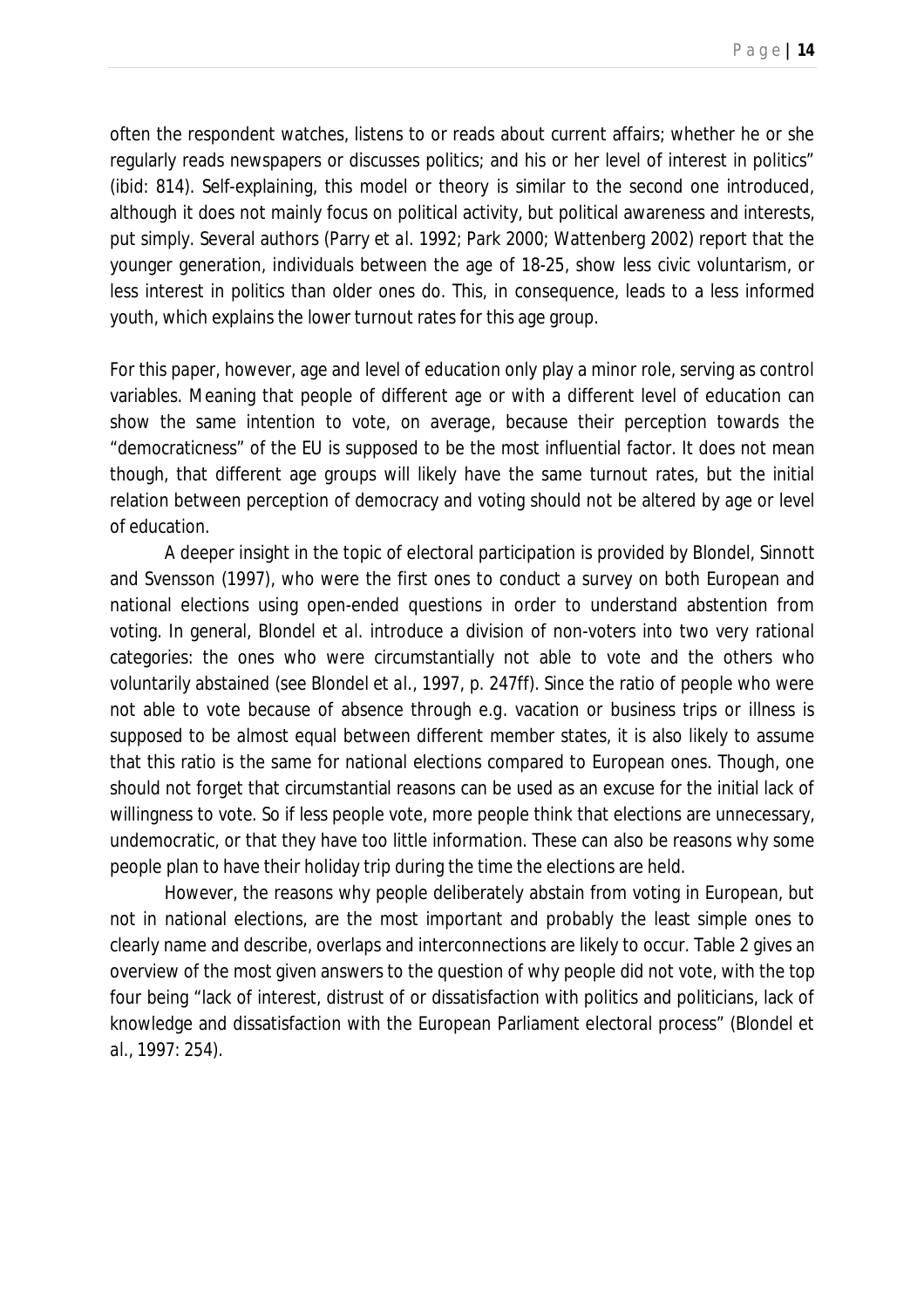### **Table 2: Reasons for deliberately abstention in 1994 European elections by country (only non-compulsory participation regimes); source: Blondel** *et al***. , 1997: 255**

### **Note: all given numbers are percentages**

|                                           | Den | Fr             | UK  | Ger<br>(W) | Ger<br>(E) | Irl | Neth | N. Irl       | Por            | Sp            | All non-compulsory<br>countries |
|-------------------------------------------|-----|----------------|-----|------------|------------|-----|------|--------------|----------------|---------------|---------------------------------|
| Lack of knowledge                         | 36  | 23             | 39  | 15         | 20         | 18  | 24   |              | 23             | 9             | 23                              |
| Lack of interest                          | 31  | 46             | 33  | 43         | 32         | 61  | 39   | 51           | 49             | 27            | 41                              |
| Rarely or never votes                     |     | 4              | 8   |            | ்          | 3   | 2    | 10           |                |               | 4                               |
| Political distrust or dissatisfaction     | 13  | 33             | 16  | 28         | 26         | 37  | 15   | 17           | 24             | 55            | 26                              |
| Opposed to EU                             | 10  | 8              |     | 13         | 22         |     | 10   | 3            | 3              | $\mathcal{L}$ | 8                               |
| EU not relevant or has no effect          |     | 3              |     |            |            |     | 5    | $\mathbf{0}$ | 9              |               | 3                               |
| EP not relevant                           | 0   | $\overline{2}$ |     |            | $\Omega$   |     |      | $\mathbf{0}$ |                |               |                                 |
| Dissatisfaction with EP electoral system  | 23  | 31             | 12  | 19         | $\tau$     | 12  | 19   | 10           | 12             | 15            | 17                              |
| Dissatisfaction with EP as an institution | 5   |                |     |            | ்          | 6   | 5    | $\mathbf{0}$ |                |               | 4                               |
| Vote has no consquences                   | 16  | 7              | 16  | 16         | 13         | 10  | 6    | 20           | $\overline{3}$ |               | 11                              |
| N                                         | 167 | 194            | 259 | 182        | 140        | 224 | 262  | 59           | 218            | 136           | 1841                            |

This article by Blondel *et al*. suggests that the most important factor determining whether people vote or abstain, notably only in the field of individual (as opposed to systemic) reasons, together with the relation between voting in national but not in European elections is the lack of interest. This single reason makes up for 41% of all non-voters in the countries where voting is not compulsory, but this of course is only one survey from 1994, when the EC still looked a lot different from how the EU of today looks like.

In the following subchapter, a deeper insight will be given into the topic of democratic dilemma and the theory of perception.

### **2.2 Perception of democracy**

A lot has already been written about the so-called democratic dilemma which the European Union faces, and there are as many different definitions of this dilemma. Although this thesis deals with the question of how people perceive the EU to be, specifically its level of democracy, it is important to have a look at literature and theories about this phenomenon. To begin with, Scharpf has, in his book *Governing in Europe: effective and democratic* (1999), described two different layers of a functioning legitimization of democracy: the input legitimacy and the output legitimacy. These two concepts serve as a basis for considering the democratic dilemma of the EU.

Scharpf states:

Thus the input perspective, deriving democratic legitimacy from a pre-existing collective identity, emphasizes the irremediable aspects of the European democratic deficit. By contrast, the output perspective allows for the consideration of a much wider variety of legitimizing elements. […] What is required is no more than the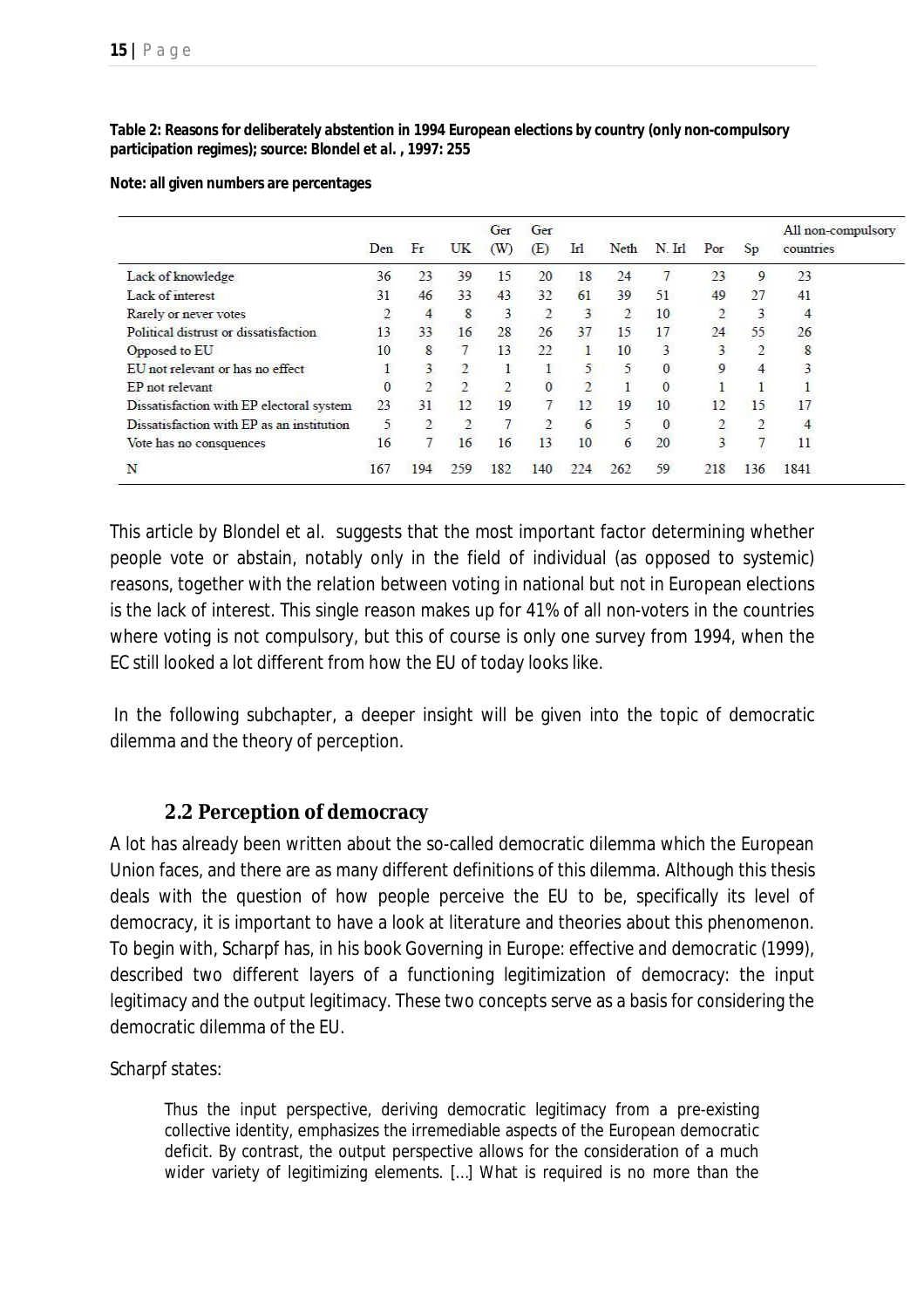perception of a range of *common interests* that is sufficiently broad and stable to justify institutional arrangements for collective action.

### (Scharpf, 1999: 10f; emphasize in original text)

Hence, according to Scharpf, these two different kinds of legitimization can be described as input- and output- levels, each of which is in need of a different solution. While the former requires a common *demos*, or a common people, with the same history, language, background and any other form of identity, the latter might well be divided by heritage, as long as its interests in the present are coherent. By this statement, Scharpf not only introduces the topic of democratic deficit of the EU by depriving it of the ability to overcome half of its legitimization problems, it also offers a solution to the other half. But, this is not the only view on this topic.

Thomassen and Schmitt (2004) have brought up another standpoint. According to them, identity and common *demos* are not the prerequisites of a functioning democratic state, but rather something that stands in an intertwined relation with it. Following this argument, "in many European countries the formation of the state pre-ceded the development of the nation" (Fuchs, as cited in Thomassen & Schmitt, 2004: 10). This means that first a constitution or at least the state has been set up, before the actual identity would arise. For example, it could be important to declare everyone a national citizen if he or she is born on the ground of that specific state. Like this, a common identity would evolve by itself. Hence, in the opinion of Thomassen and Schmitt, the European Union could undergo a similar development.

Further, there are other theories about the democratic dilemma of the EU, some of them being summarized by Frank Decker (2002). In general he introduces three different models aiming to describe the complete scope of the democracy and legitimacy problem.

To start with, the hybrid form of intergovernmentalism and supranationalism is seen as hindering the democratization of the EU. While the former stands for the EU as being a platform of negotiations between equally legitimate member states defending their own position, the latter, according to Decker, has to be seen as the institutions of the EU bringing up starting- and standpoints in the decision-making process (see Decker, 2002: 258). Because the member states in the first model have full veto power and are able to vote against anything that does not fit their national agenda, legitimization through national citizens is not harmed. Decker further argues that it is the supranational part of the institutional set up that is disturbing democratic legitimacy. In his view, the citizens lack influence and representation in the EU institutions that operate supranationally, and hence facilitate the democratic problem.

Additionally, Decker considers the institutional aspect, mainly talking about the European Parliament (EP).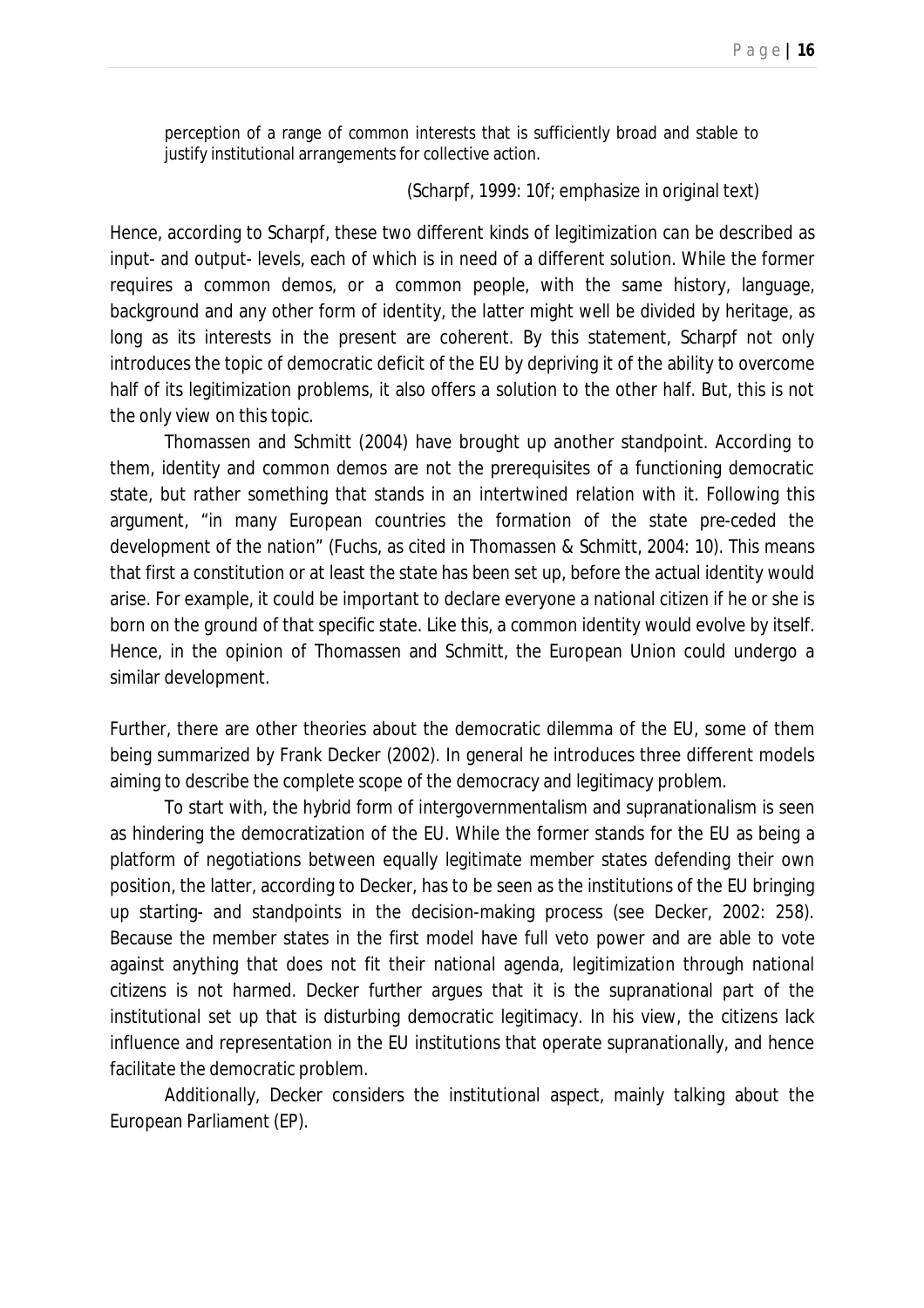The democratic deficit of the EP is that it lacks in part or in whole the most important right of a popular representative body in a parliamentary system, namely the right to appoint or dismiss the government. It is still the case that representatives of national governments decide on the members of the Commission. […] [I]ts composition is not in the least affected by the composition of Parliament.

(Decker, 2002: 260f)

This again turns a supposedly democratic element, the EP, into an element that is *supposedly democratic* in its literal sense. In fact, according to Decker, it is undemocratic. The argument proceeds with the notion that the lack of the Commission's responsibility towards the EP is the factor that makes the EU undemocratic, somewhat combined with the first aspect introduced above. The supranational character of the Commission and the EP do not provide for a clear system of checks and balances that would be necessary.

The third aspect introduced by Decker is the absence of a common European identity, which I previously described in this chapter. There is not much more to say than Decker does not share the opinion of Thomassen & Schmitt and other authors who do not see the need of a pre-existing European common *demos* or identity. Rather, he argues that no other nation state has ever developed in the absence of such an identity, or people.

But this of course is just a short introduction to the topic of the EU's democratic deficit; and instead of discussing the real existence of it, for this paper it is important to know whether the people who are eligible to vote *think* that the EU has a problem with its democratic elements. A starting point to investigate this could be the Eurobarometer (EB), a survey that is held approximately every six months throughout Europe to capture the citizens' feelings and opinions towards political, economic, personal, national and European topics. Some of the questions asked in the EB71 (published September 2009), correspond to the peoples' feelings towards the democracy in the EU. The most important question asked regarding the topic of this paper might be the one about whether respondents think that their vote counts in the EU (EB71 QA12, 2009). To illustrate the outcome, consider Figure 1. What hits the eye directly supports the theories explained above, namely that only 38% of the people asked considered their vote to have an influence on the EU. Opposed, 53% stated that their vote would not make a difference. It is also considerable that this is not a problem of representative democracies as such, since the corresponding number for the respondents' countries are somewhat different: here 51% of the people asked said their vote would be influential, whereas 43% tend to disagree with that statement.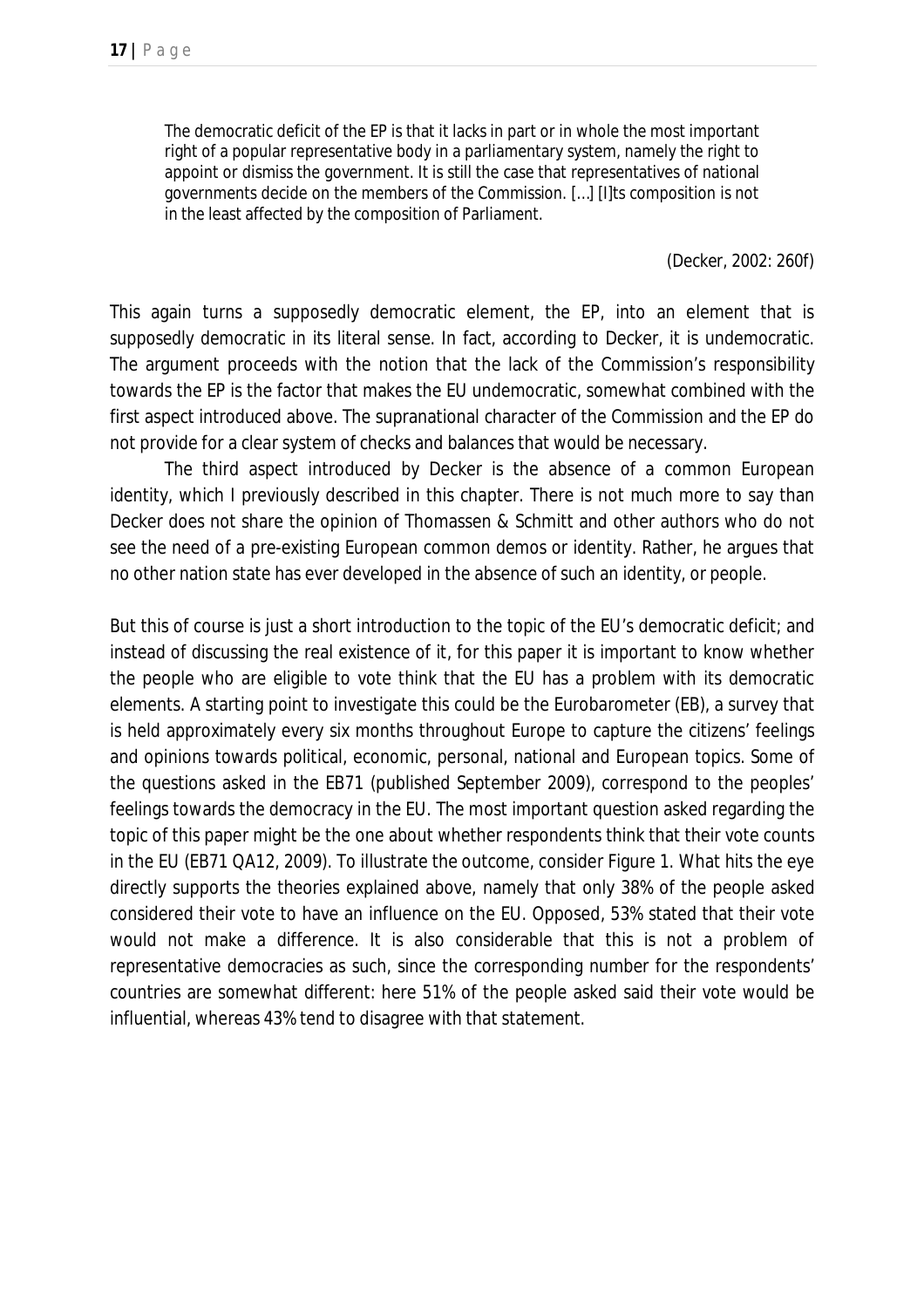### **Figure 1: Perceived influence; source: EB 71, 2009**



QA12 Please tell me for each statement, whether you tend to agree or tend to disagree.

\*Question only asked in the EU27

But how do citizens develop their opinion about democracy in the EU? What are the influences, the theories behind it? To answer these questions, Sarsfield and Echegaray (2005) have developed three different theories/rationales using an example of Latin America, although the ideas as such are applicable for the EU as well.

To begin with, the *utility rationality* comes close to what the rational choice theory is for voting behavior. People make cost-benefit calculations containing the outcomes of certain regimes and their use for the individual itself. Hence, if a democratic government works well, and produces desirable outputs, citizens tend to be more content with the democracy as such, and will value this form of government higher (Sarsfield and Echegaray, 2005). This is somewhat, though not fully, comparable to one of three theories that Karp, Banducci and Bowler (2003) introduced, aiming to explain satisfaction with democracy in the EU. Their theory is called *economic benefits* and hence focuses on the economic side of the *utility rationale*. Nevertheless, the reasoning behind both theories is similar and relies on rational calculations explaining the (dis)liking of a certain democracy.

The other two rationales introduced by Sarsfield and Echegaray are quite alike, the one (*instrumental rationality*) supporting the view that citizens might not be interested in sudden outcomes of a regime, as long as they have the overall view that democracy can achieve preferable outcomes. This includes accepting the negative, but quick decisions in the short-term as a means to achieving positive outcomes in the end. The third rationale is called *axiological rationality* and is similar to the former one because it states that citizens have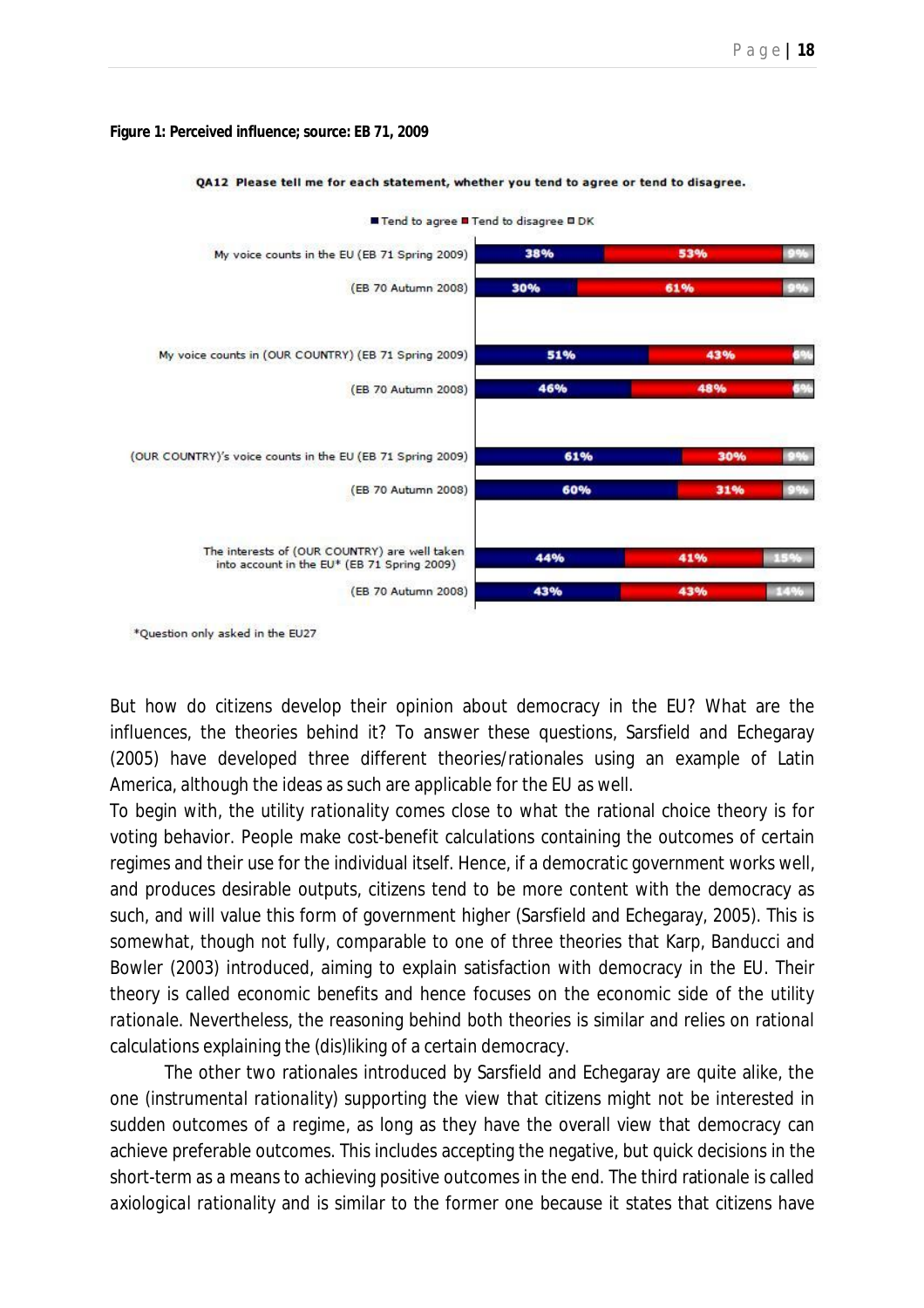belief in democracy, concerning its outcomes and implications. Its difference, though, lies in the fact that this belief is seen to be so strong that neither positive nor negative outcomes play any role in influencing the evaluation of democracy.

On the other hand, Karp *et al*. (2003) introduce two other theories which are more specifically aimed at explaining the satisfaction with democracy in the EU. *Institutional confidence* describes how people will evaluate single institutions of a regime (the EU in this case) in order to develop their overall satisfaction. This could be measured, *e.g.*, by asking people about their trust in several institutions. The third theory by Karp *et al*. is called *cognitive mobilization*, and it is an ambiguous one. In general, it states that knowledge about the EU influences the satisfaction with democracy, but it cannot be said whether this relation is positive or negative: "Persons with more political knowledge may find the EU more familiar and less threatening. [On the other hand] politically knowledgeable individuals may be more likely to know that the EP, even though directly elected, is not analogous to their own parliaments in terms of control over policy" (Karp *et al*., 2003: 275). This short citation represents best the two ways this theory could or should be interpreted.

The results of the EB give us an impression of the perception of citizens towards the EU and the status of democracy in it, and whereas the theory provides a background for the analysis of this paper. Still, it is known that there are several factors influencing the opinion of individuals concerning the EU, although the exact answer would be a mixture of all with stronger tendencies to the one theory or another.

### **2.3 How perception influences turnout**

The perception of individuals towards their national government or towards the EU is shaped in many ways, sometimes even connected, and results in different outcomes. First of all, the perception as such is part of an individuals' opinion, of its own state of mind. Whether someone feels the EU is a well functioning democratic system, or whether he/she feels the opposite, even if someone does not have any own opinion about this topic at all, this attitude forms part of the individual level factors which influence the decision whether to vote or not. Voting is an expression of activism or taking part in the democratic system, a way of making one's voice count, of influencing in which way a country (or international organization) will work and develop. But only if people have the feeling that their voice *will be heard*, and that their *vote will count,* then they will head to the polling station and actually cast their vote.

In the EU member states, turnout in national elections is, on average, higher than in European elections. The reasons for this, however, are manifold. Concentrating on the individual level, perception (of the "democraticness") might play a big role in influencing the decision. Putting the theories explained above together, one can derive that the happiness with the government, or more specifically, the degree as to how democratic the government (both national and European) is, influences the people in their decision to vote or not. This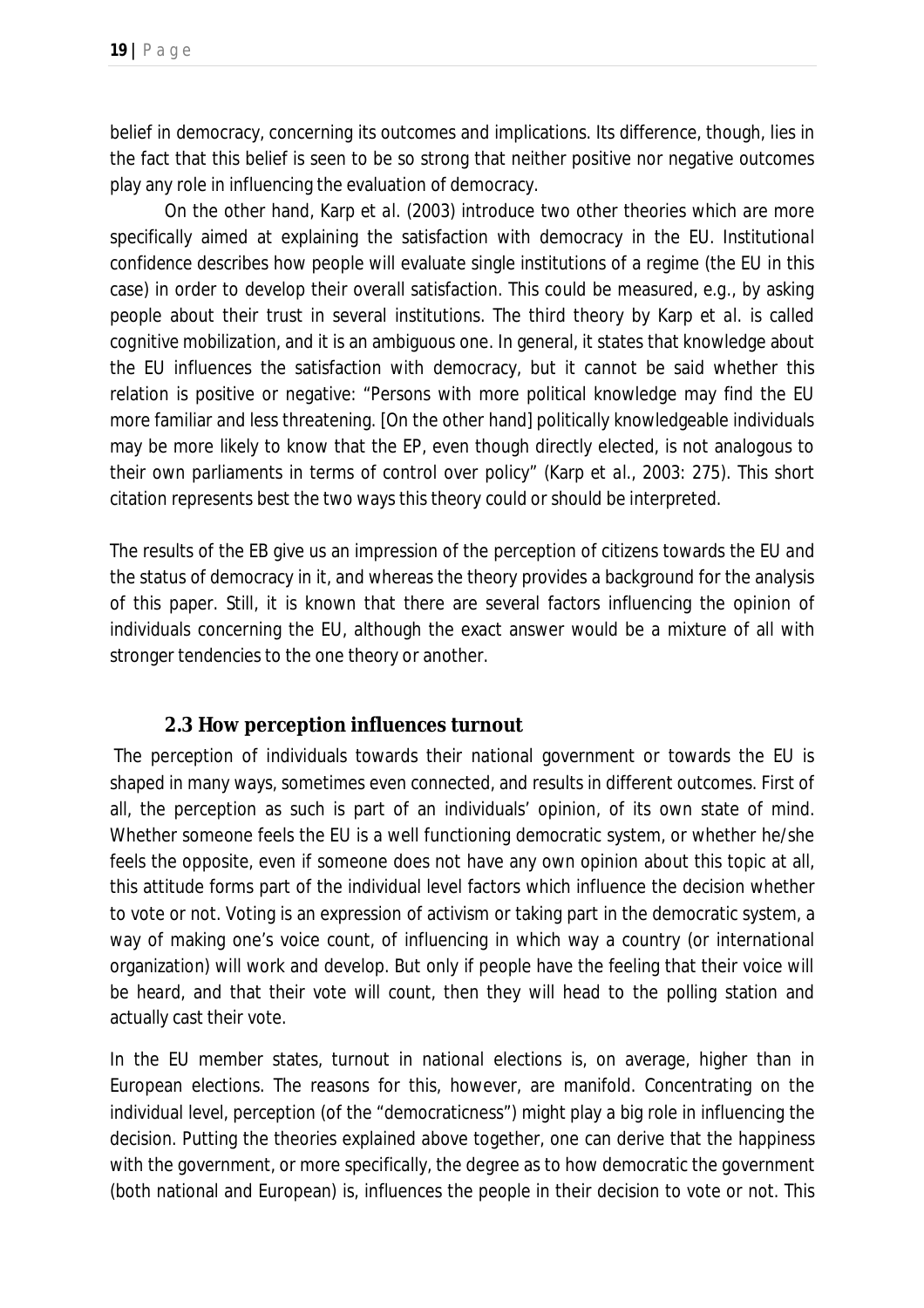supposes that there is a relation between the perception and turnout, and the direction of this relation can be anticipated. The better people think of the working of democracy in a certain institution (or regime), the more they feel that their voice is heard and that their vote counts. Hence, the more they are willing to actually cast a vote and to participate in the democratic process. Nevertheless, if people are unhappy with how democracy works for them, or if they even think that the system at stake does not follow democratic principles, their vote would not make any difference at all, and accordingly they rather stay at home.

### **2.4 Expected outcomes – modeling the topic**

Deriving from the theory, an insight in the discussion about a democratic deficit could be given, as well as the division between individual and systemic effects. When trying to summarize the theoretical aspects introduced and elaborated above, it is important to keep in mind the overall aim of this paper: to find out the relation between perceived democratic status and the electoral participation. Therefore it is necessary to focus on the individual level, since systemic factors like the institutional set up of the elections will have no influence on the relation. Further, no countries using compulsory voting are being studied and hence this important factor influencing the decision whether to vote or not can be ruled out. The hypothesis to be tested in the empirical part (how this is going to happen will be explained in the following chapter) is:

### *Main hypothesis (H1)*

*People who tend to think that the EU suffers from a democratic problem are less likely to turn out to vote in European elections than people who do not think that the EU suffers from a democratic problem.*

In order to test this hypothesis, other aspects have to be taken into account. Although practically impossible, third factors influencing this relationship should be ruled out. This results in the checking of a third and fourth variable (level of education and age) that might have an effect on the both dependent and the independent variable. As explained above (see chapter 2.1 Electoral Participation) these two factors are highly likely to play a role in affecting turnout. Hence the analysis about turnout has to take these factors into account. The effect will be tested by observing the relationship between each of the "third" variables in connection with both the dependent and the independent variables. The theory, though, states that both variables to be tested (H2, H3, H4 and H5) do not have an influence. Only if this is proven to be wrong, one can expect the additional variables to influence my initial relation.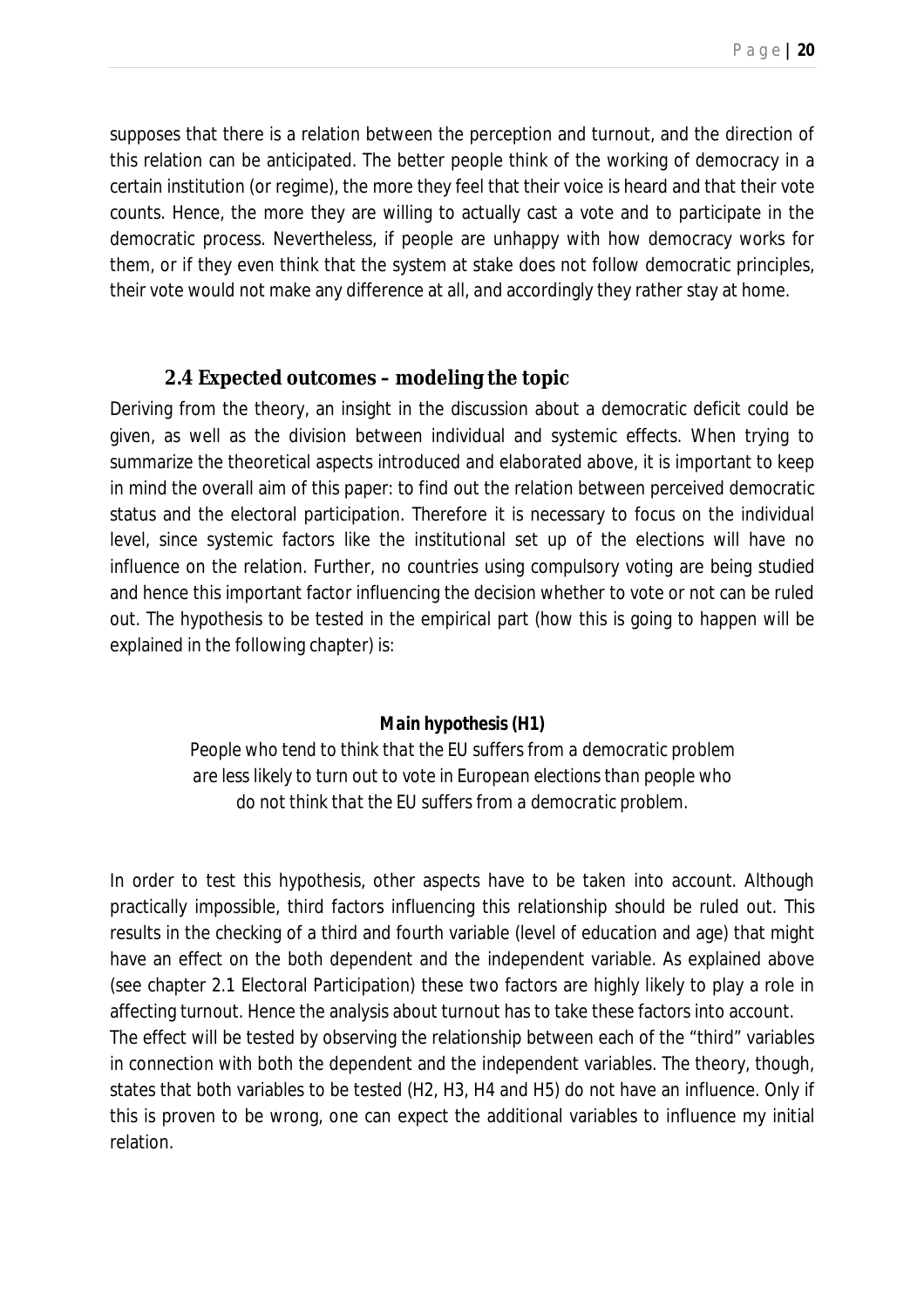### *Additional hypothesis (H2)*

*Among highly educated citizens, those with a positive picture of the EU's "democraticness" are more likely to vote in the EP elections than those with a negative picture of the EU's "democraticness".*

### *Additional hypothesis (H3)*

*Among low educated citizens, those with a positive picture of the EU's "democraticness" are more likely to vote in the EP elections than those with a negative picture of the EU's "democraticness".*

### *Additional hypothesis (H4)*

*Among younger citizens, those with a positive picture of the EU's "democraticness" are more likely to vote in the EP elections than those with a negative picture of the EU's "democraticness".*

### *Additional hypothesis (H5)*

*Among older citizens, those with a positive picture of the EU's "democraticness" are more likely to vote in the EP elections than those with a negative picture of the EU's "democraticness".*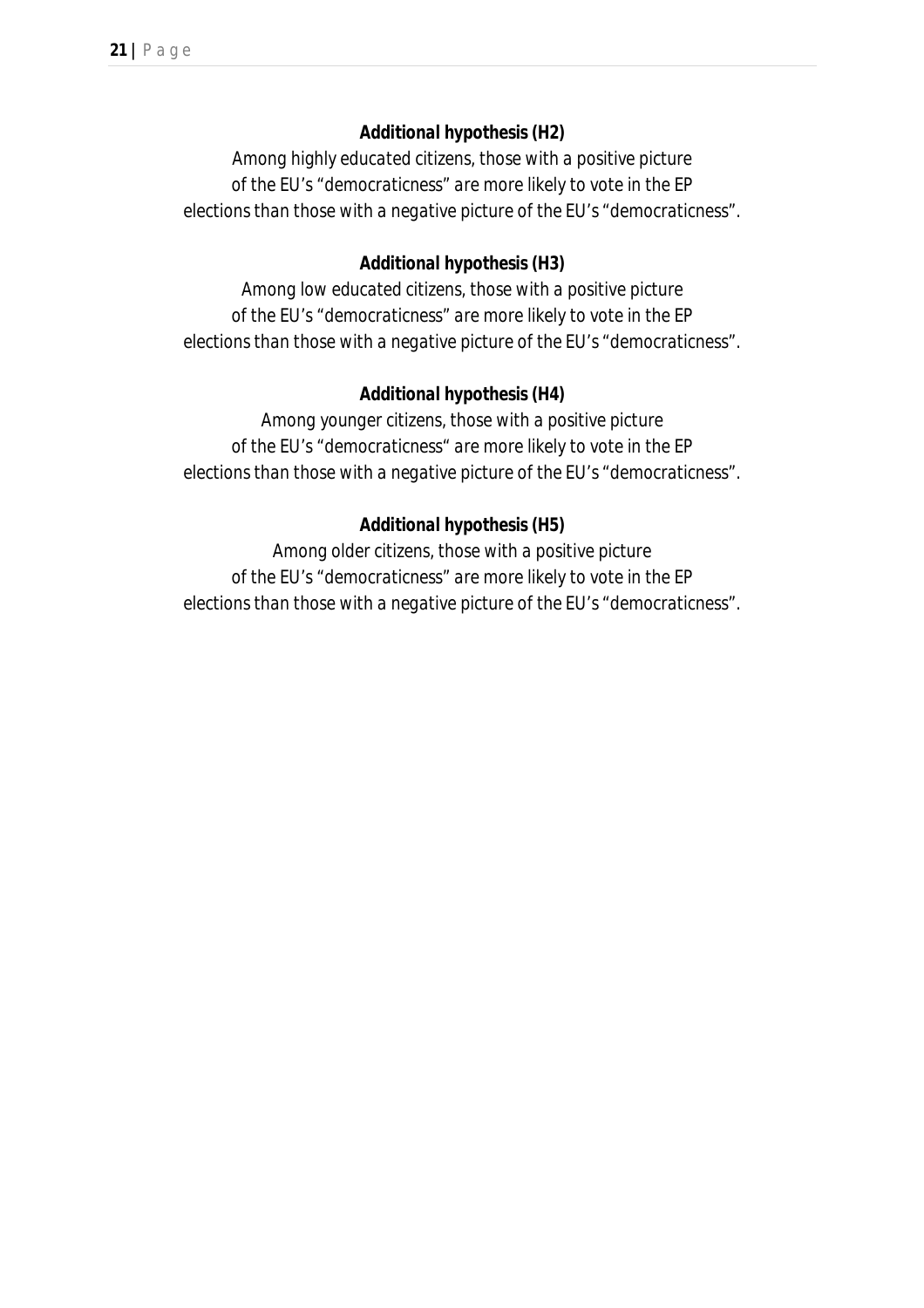# *3. Methodology*

### **3.1 Choice of research method**

The methodology being used to conduct research on the topic of electoral participation, in combination with the field of citizen's opinions, beliefs and perception, is mostly based on Babbie (2007) and Shadish *et al*. (2002). In general, this research is conducted by collecting and analyzing survey data.

The survey was held before ( $1<sup>st</sup>$  to  $3<sup>rd</sup>$  June in NL and  $1<sup>st</sup>$  to  $6<sup>th</sup>$  June in GER) and after the European elections ( $8<sup>th</sup>$  to  $14<sup>th</sup>$  June) in the Netherlands and Germany. The two countries do have similar system level characteristics, making it possible to compare the results jointly. Since European citizens without either the Dutch or German nationality are also eligible to vote, they are not excluded from the results, because they were also in the situation with the same system level factors in the two countries. This research set-up allows for focusing on the individual factors, indifferent of the nationality (if it is one of the European Union member states).

Within an overall project concerning EU elections and democracy, the survey was held as a form of questionnaire and spread both via internet and personal contact. The questions in the paper (personal contact) version were the same as those which were spread online, so no difference will be made in the evaluation of the responses. There were only slight differences between the pre- and the post-election version of the surveys. While in the pre-election survey the question "Will you vote in the upcoming European elections?" was asked, this was changed in the post-election survey to "Did you vote in the recent European elections?". Nevertheless, the results were combined, so that a "Yes" answer for either of those questions was counted as actual voting. For the spread of the link university channels were used, as well as personal relations. Through the occurrence of a "snowball effect", the survey was able to spread into other disciplines. Further, the paper version of the questionnaire was filled in by randomly selected people (who are eligible to vote) in different cities in Germany and the Netherlands using self-administered questionnaires.

The overall number of respondents is  $n = 727$ . Women and men are represented almost equally, with a percentage of 51,6% (men) and 48,4% (women). Nevertheless, more Germans filled in the questionnaire, having a share of 70,4%, with 26,9% Dutch respondents, and 1,1% coming from another EU member state. The missing 1,5% were non-EU nationals and hence could not be used for the analysis. The average age of the respondents was 29, with a standard deviation of 13,5 years, a minimum of 14 (which could not be used for analysis) and a maximum of 88.

### **3.2 Conceptualization**

This paper uses four important concepts, namely perception of "democraticness", age, level of education, and turning out to vote. Age and turning out to vote appear to be the two simplest of these when it comes to measurement. Nevertheless, there are several ways of doing so. As age is not supposed to influence anything when differentiated into each year, I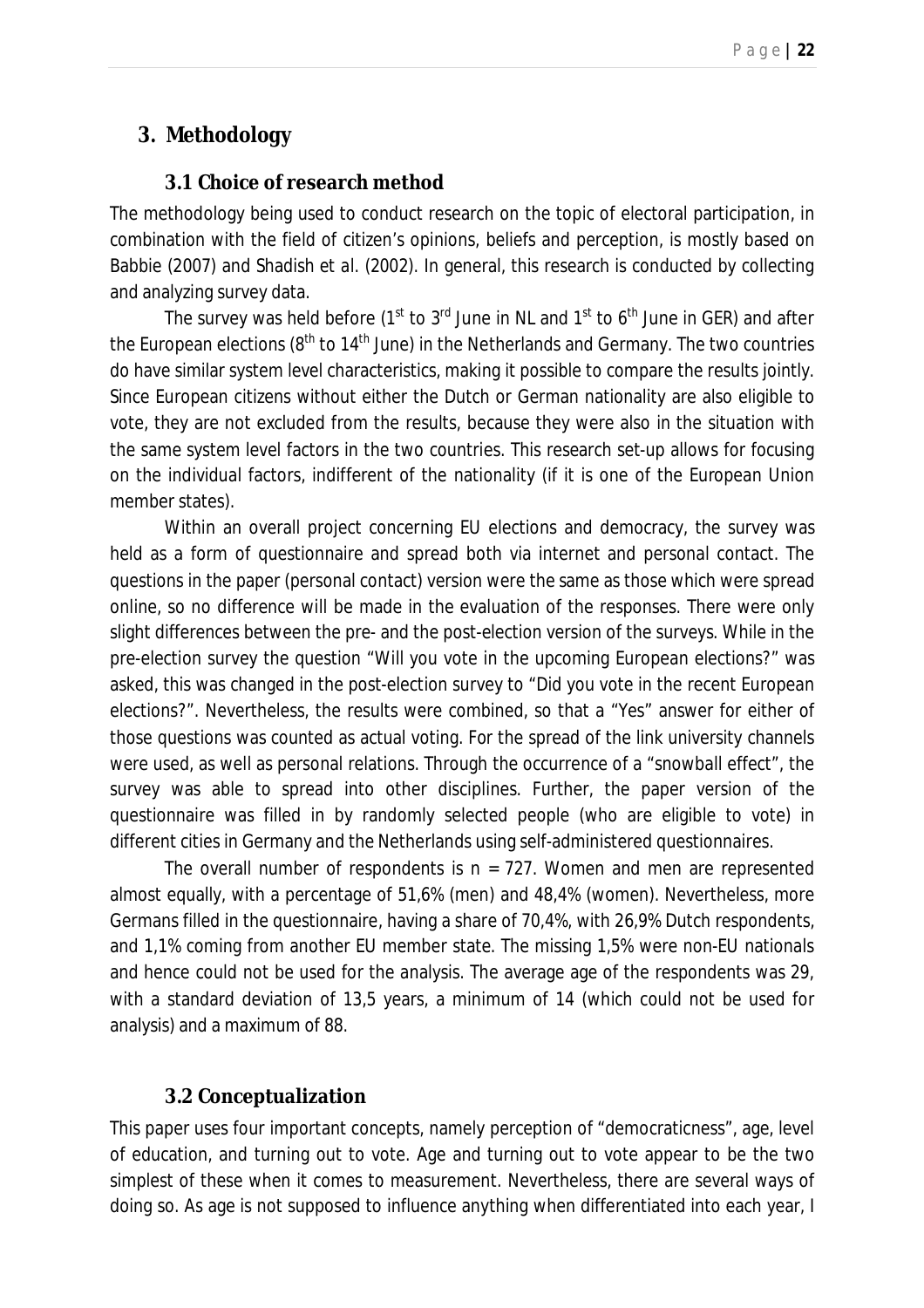$\ddot{\phantom{a}}$ 

chose for age groups. The first one ranges from 18 to 24 and is supposed to represent the young-, often first-time voters. Those between and including 25 and 44 form the group that represents the younger section of working people who finished their education, and 45 and older represents the older part of this group and retired, or pensioned people. The oldest respondent of the survey was 88 years old at the point of filling it in.

Turning out to vote was tested differently in the pre-election version than in the postelection one. Before the actual elections were held, the question asked about the voting intention, and after the elections took place the question asked whether people voted or not. The variable being tested was transformed using the two different questions from the pre- and the post-election survey.

The level of education, however, is harder to measure since there are different shades of possibilities when comparing the Netherlands to Germany. To make this comparison possible, only three categories will be used, ranging from "finished school", through "finished vocational training" to "finished university education". Of course, the question considered the highest level of education achieved. Within the first range, every possible degree counts that can be attained in (high)school. The second group consists of people who have finished their school with whatever degree, and additionally have a degree that is specialized for the labor market, for example being a certified baker. The last group contains people who have finished their university education, which includes Bachelor degrees as well as Masters and PhDs. Respondents who were students while filling in the questionnaire hence belonged to the first group mostly, since all of them have finished school, and almost no one of them has a finished vocational education. If that is the case, of course, he/she belongs to the second group.

The most difficult to measure, however, is the concept of perception towards the EU. In this paper the focus is set on the democratic working, or the degree to which the EU is considered to be democratic. Several questions were used to test the different aspects of "perception of democracy". One of the most straightforward questions is about satisfaction with democracy, on a scale between "highly satisfied" and "highly dissatisfied" and using "fairly satisfied" and "fairly dissatisfied" for further distinctions. A 1-5 scale was also used during the other three questions in the survey $^1$ , which were "trust in institutions", "influence of government levels" and whether "voting makes a difference". The answers can be ordered from 1) good picture regarding the EU and its democracy to 5) bad picture regarding the EU and its democracy. Using these four questions, which were not only asked for the EU as such, but sometimes for different institutions inside the EU, or different government levels (like local, national and European), an average rate can be computed for each respondent which indicates his or her perception of democracy (for the EU, but also for his nation-state). To create greater N for all of the categories, categories 1 and 2 were combined, as well as 4 and 5. The distinctions between "high …" and "fairly …" were

<sup>&</sup>lt;sup>1</sup> The questions also contained a fifth possibility, the "I don't know" answer. If this answer was given, it was assigned a 3 on the 1-5 scale; which is the middle position and represents the indifferent position of the respondent towards the question.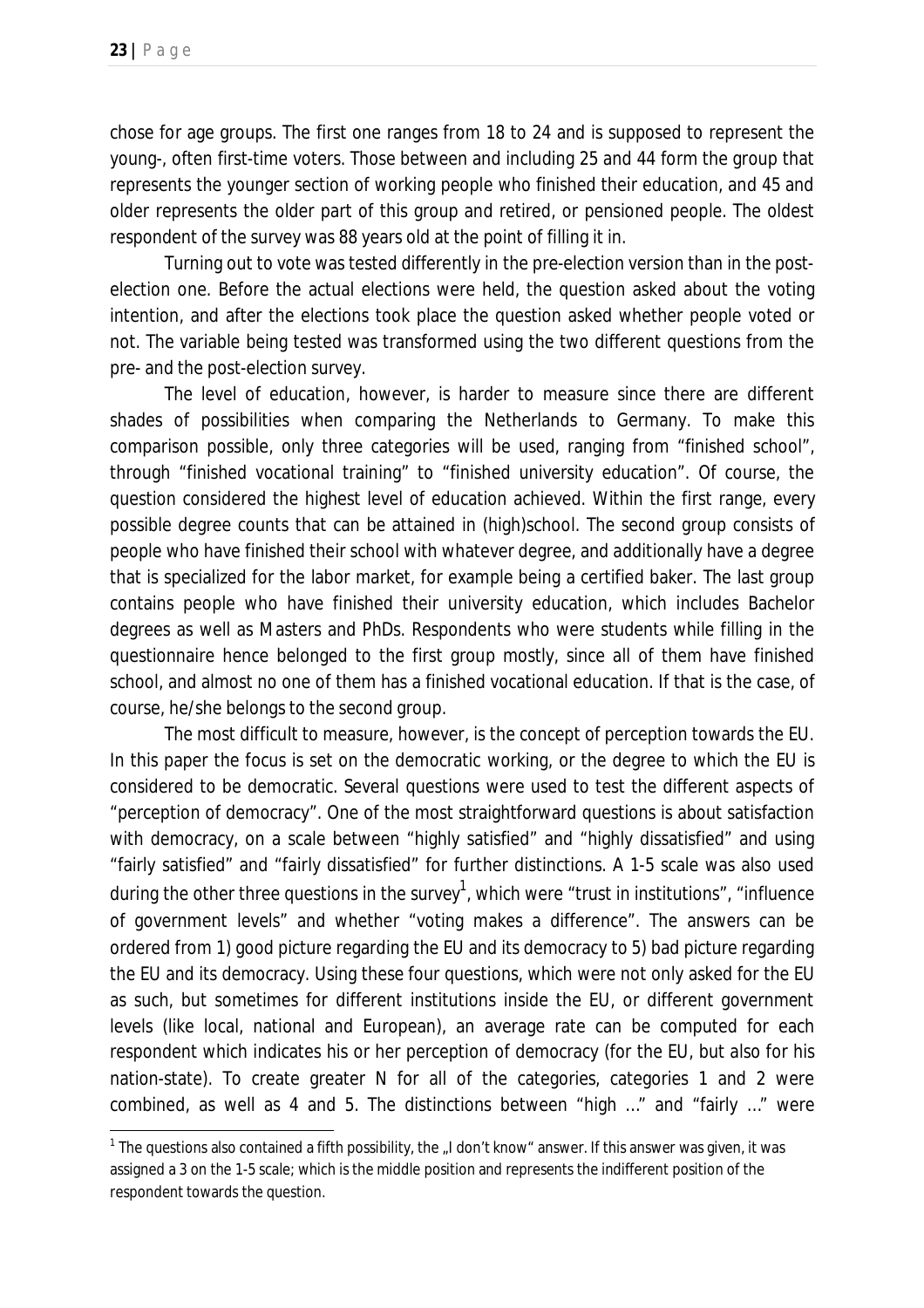abandoned and resulted in one single group, for positive and negative trends respectively. "1" is a positive picture, "3" a negative one, and "2" stands for an indifferent view. A low rate  $(< 2)$  indicates a positive picture about the EU, a higher rate  $(> 2)$  indicates a bad picture. This rate, in turn, can be compared to the other three factors, being age, level of education, and voters' behavior.

### **3.3 Shortcomings**

The survey being conducted was spread both via the internet and by self-administered questionnaires in two different countries. Nevertheless, due to restricted resources in a Bachelor thesis project, only few locations were used to collect answers "on the streets", whereas most of the responses were collected online. Hence, the survey was carried out using non-probability sampling, which has a high risk of receiving not a perfect sample of the group being studied. More particularly *reliance on available subjects* and *snowball sampling* were the main means of collecting data (see Babbie, 2007: 183). This in fact limits the extent to which findings can be validly generalized. For both ways of receiving answers the willingness of possible respondents plays a big role, it can be estimated that only people with interest in the topic were willing to fill out a survey. Additionally the way of spreading the online link was biased, since most of the contacts came from a similar background, being students and young people in general. Although several answers were given by older people, the trend shows that the younger are represented more strongly.

Due to three students cooperating on this project and the making of the survey, the questionnaire turned out to be long and filling it out required a long time (with an average of 15 minutes and 28 seconds). Especially in self-administered questionnaires this may bias results by leading to more people dropping out and not finishing the survey.

Although this survey focuses on individual level factors, and two countries were chosen with similar system level factors, these two countries do not have the same background conditions. Whatever the result may be, it will be only true for individuals residing in countries with the same (or similar) system level factors like Germany and the Netherlands, since other factors were not controlled for. These factors were held constant in the current survey, but this does not guarantee that they have no influence at all.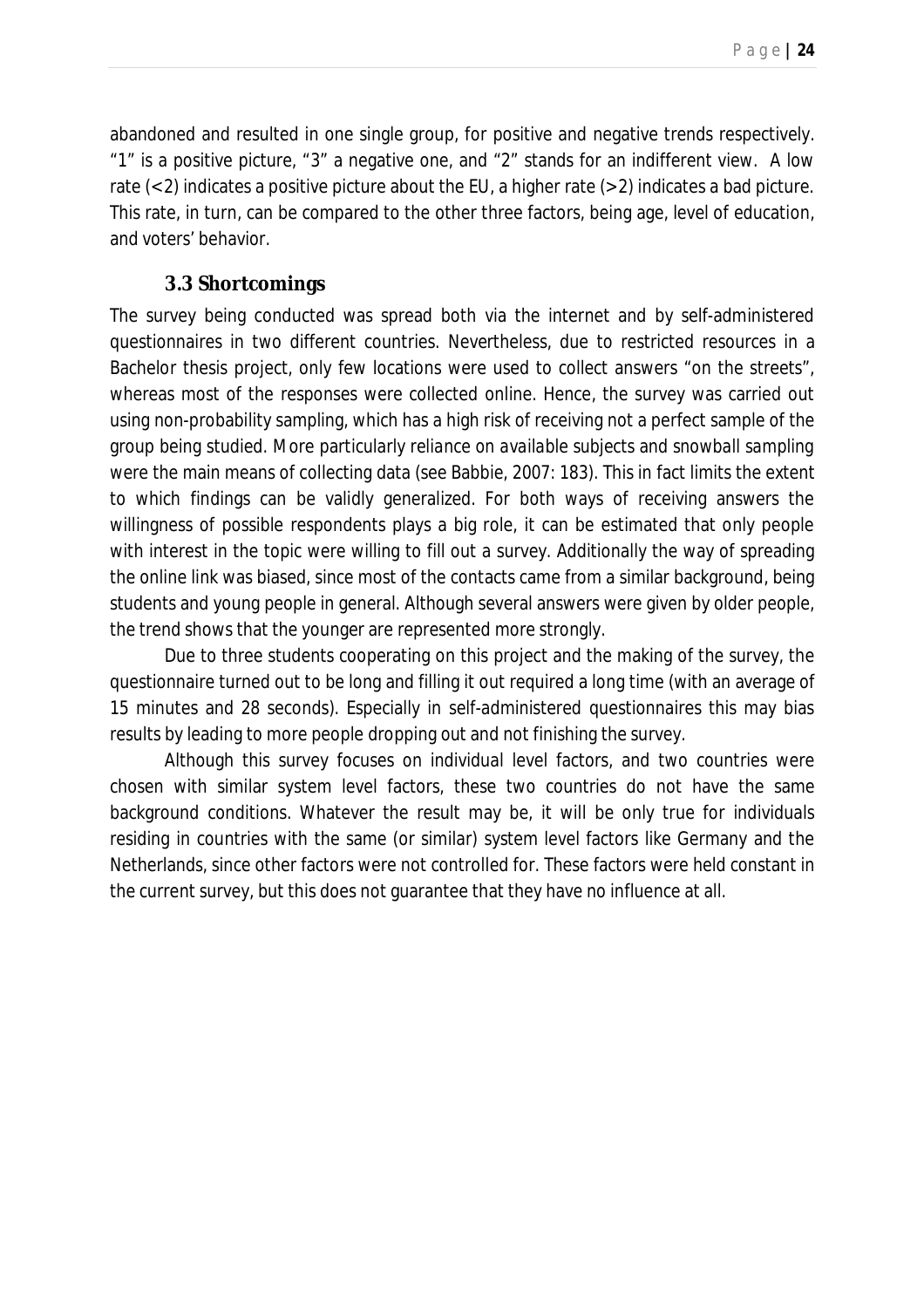# *4. Empirical Part*

After introducing the topic including theories, and laying the basis for empirical analysis by describing the survey and data collection methods, it is now time to have a closer look at what the outcomes are.

### **4.1 Single statements**

To provide an overview over the data collected and the tendencies, several single statements might help. These are questions that have been asked during the survey, but are later, for the purpose of analysis, combined. These questions dealt with identity, whether voting makes a difference, the influence of the government, trust in institutions and satisfaction with democracy.

When it comes to identity, respondents could chose between four positive answers (where the perceived identity was stated) and three negative ones, being "neither", "different", and "I do not know". Table 3 provides an overview of the frequencies. It is remarkable that the highest share of respondents feels "first national, then European" (55,0%). This, with great distance, is followed by "only national" (15,0%) and "first European, then national". These data point to the fact that still the majority of citizens feels mostly connected to their own nation state, though realizing that the EU plays a big role as well.

|                              | <b>Numbers</b> | Percentages |
|------------------------------|----------------|-------------|
| Only national                | 109            | 15,0        |
| First national then European | 400            | 55,0        |
| First European then national | 82             | 11,3        |
| Only European                | 16             | 2,2         |
| <b>Neither</b>               | 70             | 9,6         |
| <b>Different</b>             | 6              | 0,8         |
| DK/nA                        | 44             | 6,1         |
| Total                        | 727            | 100         |
| source: own data             |                |             |

According to the rational choice theory, voting is a low cost and low benefit action, and people know that their vote has only a minimal decisive power. Nevertheless, numbers show that 77% of the respondents believe their vote has at least some influence on the working of the EU, with 14,7% believing in "a lot of influence" and 24,7% assigning their vote a "fair amount of influence. For all of the data, see Table 4.

### **Table 3 Identity**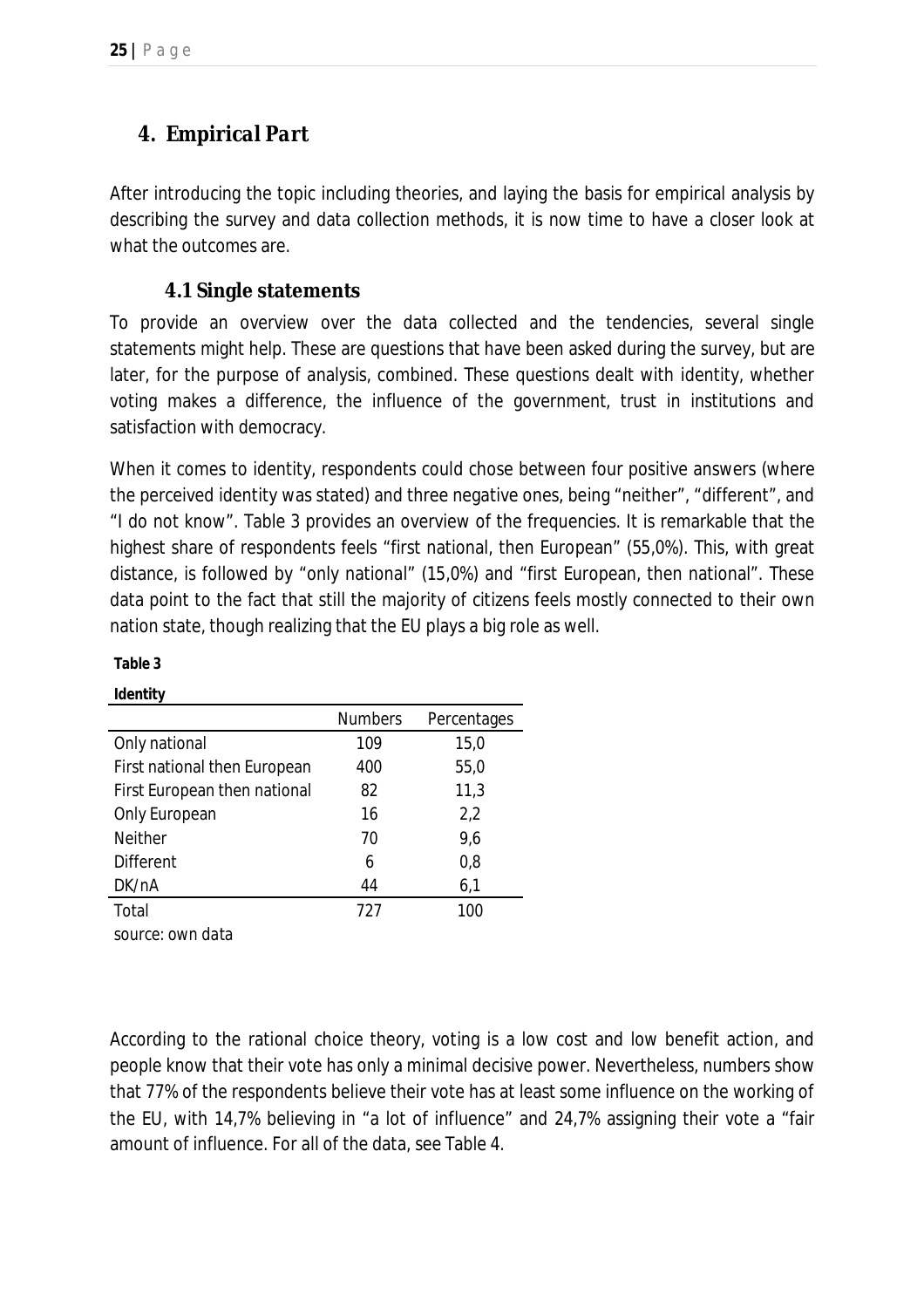### **Table 4**

### **Does your vote make a difference?**

|                      | <b>Numbers</b> | Percentages |
|----------------------|----------------|-------------|
| no difference        | 132            | 18,2        |
| some difference      | 287            | 39,5        |
| fair amount of diff. | 171            | 24,7        |
| a lot of difference  | 102            | 14,7        |
| DK/nA                | 35             | 4,8         |
| Total                | 727            | 100         |

*source: own data*

The influence of the government (in this case the EU) on the personal life of the respondent is another component of the government by the people and for the people. Here, the results show an even more positive picture: only 3,6% stated that the government would have "no influence" at all, whereas the majority said that it would have a "fair amount of influence".

### **Table 5**

### **Influence of government**

|                      | <b>Numbers</b> | Percentages |
|----------------------|----------------|-------------|
| no influence         | 26             | 3,6         |
| some influence       | 182            | 25,0        |
| fair amount of infl. | 264            | 36,3        |
| a lot of influence   | 226            | 31,1        |
| DK/nA                | 29             | 4,0         |
| Total                | 727            | 100         |
|                      |                |             |

*source: own data*

Another important aspect is the amount of trust people put in institutions. In the case of the European Parliament, again only 10,5% of the respondents claimed to have "no trust". Nevertheless, only 6,6% have "a lot of trust", whereas "fair amount of trust" (44,7%) and "some trust" (32,2%) were the most given answers. For all numbers, see Table 6.

### **Table 6**

| <b>Trust in institutions: EP</b> |     |                     |  |  |  |  |
|----------------------------------|-----|---------------------|--|--|--|--|
|                                  |     | Numbers Percentages |  |  |  |  |
| no trust                         | 76  | 10,5                |  |  |  |  |
| some trust                       | 234 | 32,2                |  |  |  |  |
| fair amount of trust             | 325 | 44,7                |  |  |  |  |
| a lot of trust                   | 48  | 6,6                 |  |  |  |  |
| DK/nA                            | 44  | 6,1                 |  |  |  |  |
| Total                            | 727 | 100                 |  |  |  |  |
| source: own data                 |     |                     |  |  |  |  |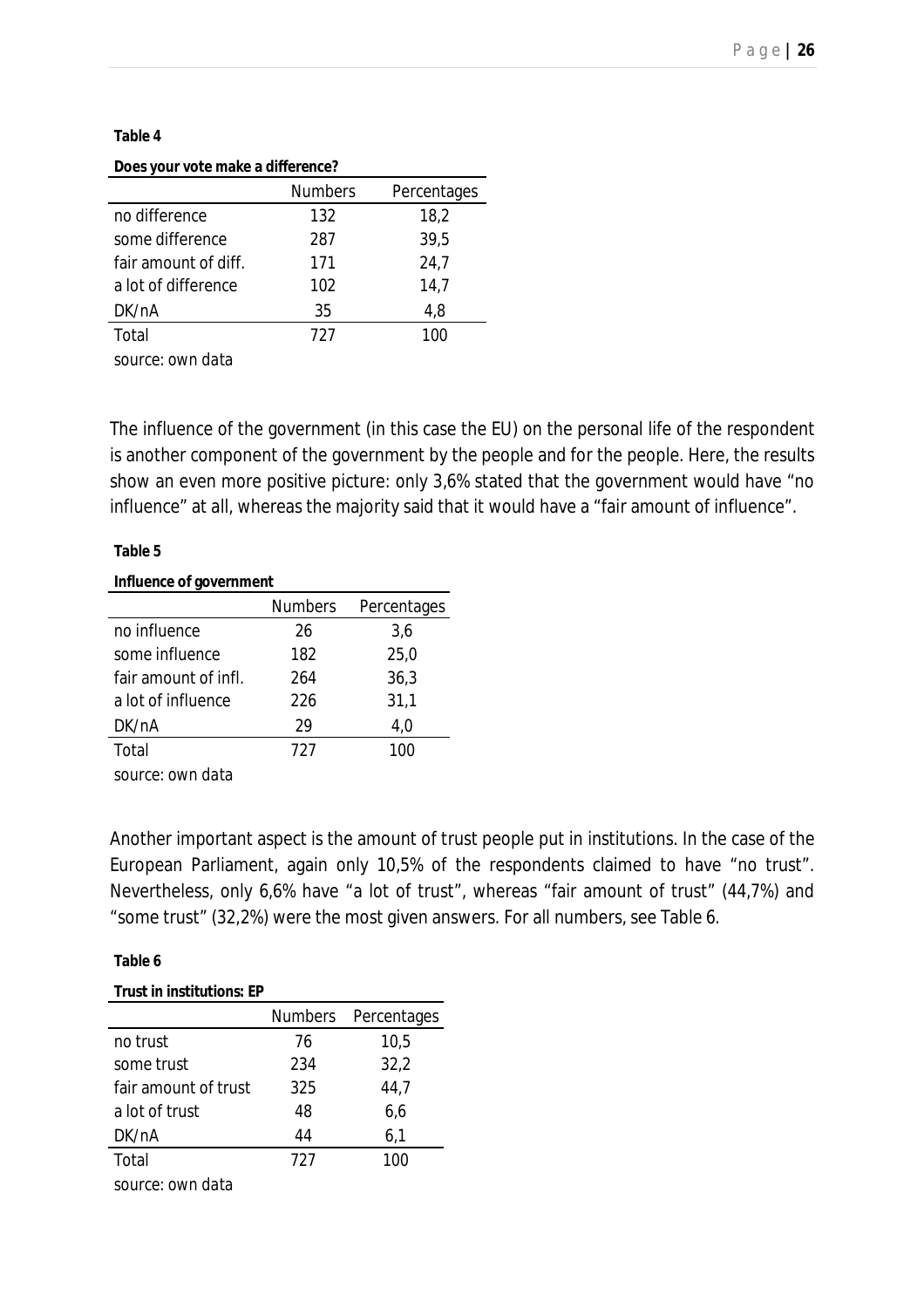As already mentioned, data of four different questions were combined in order to measure the real satisfaction with democracy (whether voting makes a difference, influence of government, trust in institutions and satisfaction with democracy). This last variable was directly asked in the surveys, and later combined with the other data to increase the scope of the variable. When asking the question directly, a rather negative picture shows, with (combined) 34% having a more or less positive opinion, and 50% a rather negative one. While the numbers and percentages concerning the less extreme opinions are equally divided, the extreme positions show the strong dissatisfaction with democracy in the EU (1,2% are very satisfied, while 16,7% are very dissatisfied).

### **Table 7**

| Satisfaction with democracy - EU |                |             |  |  |  |  |
|----------------------------------|----------------|-------------|--|--|--|--|
|                                  | <b>Numbers</b> | Percentages |  |  |  |  |
| very satisfied                   | 9              | 1,2         |  |  |  |  |
| fairly satisfied                 | 246            | 33,8        |  |  |  |  |
| fairly dissatisfied              | 242            | 33,3        |  |  |  |  |
| very dissatisfied                | 121            | 16,7        |  |  |  |  |
| DK/nA                            | 109            | 15          |  |  |  |  |
| Total                            | 727            | 100         |  |  |  |  |
| source: own data                 |                |             |  |  |  |  |

**4.2 Perception of democracy and electoral participation**

### **4.2.1 Perception of democracy**

The comparison between the views on democracy of either the nation state or the EU offers an interesting insight. The perception is slightly more negative concerning the EU, with a mean of 1,89 on the 1-3 scale, with the responding number being 1,73 for the nation state. This can also be observed by the respective percentages, where the nation state shows to have a more positive picture concerning its level of "democraticness". For the exact numbers, see Table 8.

### **Table 8**

### **Perception of democracy**

|             |                | <b>Nation State</b> |     | EU          |  |  |  |
|-------------|----------------|---------------------|-----|-------------|--|--|--|
|             | <b>Numbers</b> | Percentages         |     | Percentages |  |  |  |
| Positive    | 252            | 34,7                | 194 | 26,7        |  |  |  |
| Indifferent | 419            | 57,6                | 411 | 56,5        |  |  |  |
| Negative    | 53             | 7,3                 | 117 | 16,1        |  |  |  |
| Total       | 724            | 99,6                | 722 | 99,3        |  |  |  |
| Missing     | 3              | 0,4                 | 5   | 0.7         |  |  |  |
|             |                |                     |     |             |  |  |  |

*source: own data*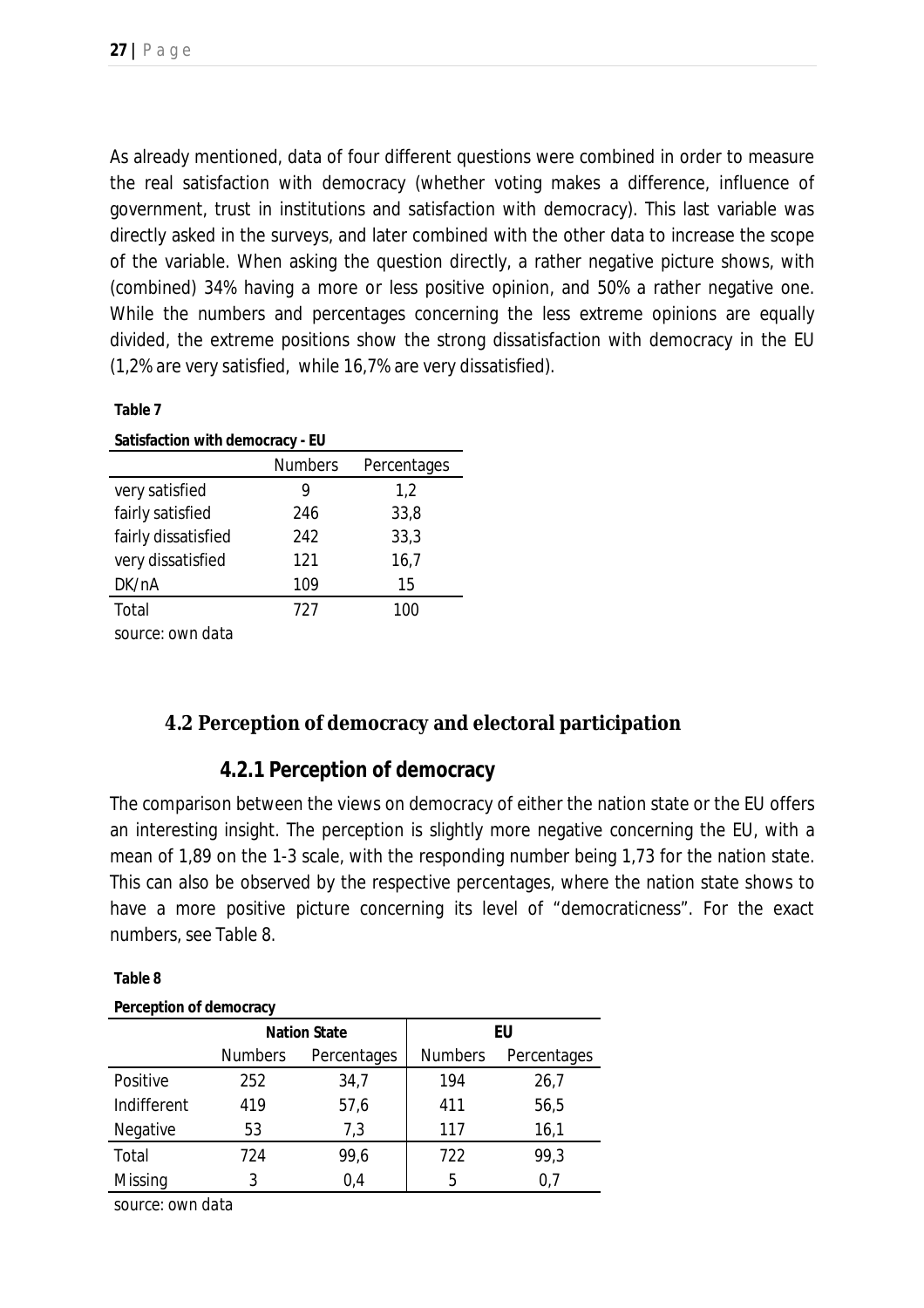# **4.2.2 Electoral participation**

When comparing the hypothetical electoral participation for both levels, it strikes that the turnout in the nation state is higher (85,5%). In the EU, this value is at 78,5%. Still, the difference is not as high as the average difference between national and European elections (compare subchapter 1.3).

This can have several reasons, for one, the questionnaire was partly filled out after the elections, meaning that respondents *had* actually voted in the 1-2 weeks before filling out the survey. National elections were either long ago (as in Germany), or far ahead (as in the Netherlands). The topicality of the EU elections might thus have influenced the answers given in the questionnaire. Also, the number of respondents having either no opinion ("don't know") or being not entitled to vote (mostly because of age reasons) is comparably higher when it comes to the nation state. Again, this could be because of the great time span between national and European elections. All data are shown in Table 9.

### **Table 9**

### **Electoral Participation**

|             |     | <b>Nation State</b> | EU  |             |  |
|-------------|-----|---------------------|-----|-------------|--|
|             |     | Numbers Percentages |     | Percentages |  |
| Yes         | 512 | 85,5                | 521 | 78,5        |  |
| No          | 87  | 14,5                | 143 | 21,5        |  |
| Total       | 599 | 100                 | 664 | 100         |  |
| Missing $*$ | 128 |                     | 63  |             |  |
|             |     |                     |     |             |  |

*source: own data |\*including "don't know" and "not entitled to vote"*

### **4.2.3 Are they correlated?**

To test the main hypothesis (H1), however, it has to be controlled for if there is a correlation between the perception of democracy in the EU and the (intention to or actual) vote in European elections. In order to find that out, a chi-square test was performed using α = 0,05.

### **Table 10 Perception of democracy and electoral participation: EU**

|                                     |             | Electoral participation EU |       |              |
|-------------------------------------|-------------|----------------------------|-------|--------------|
|                                     |             | Yes                        | No    | Total        |
| Perception of democracy in EU       | Positive    | 84,1%                      | 15,9% | 100% (N=176) |
|                                     | Indifferent | 78,8%                      | 21,2% | 100% (382)   |
|                                     | Negative    | 67,9%                      | 32,1% | 100% (106)   |
|                                     | Total       |                            |       | 664          |
|                                     | Missing     |                            |       | 63           |
| chi-square test = $21,859$   df = 4 | p < 0.001   | source: own data           |       |              |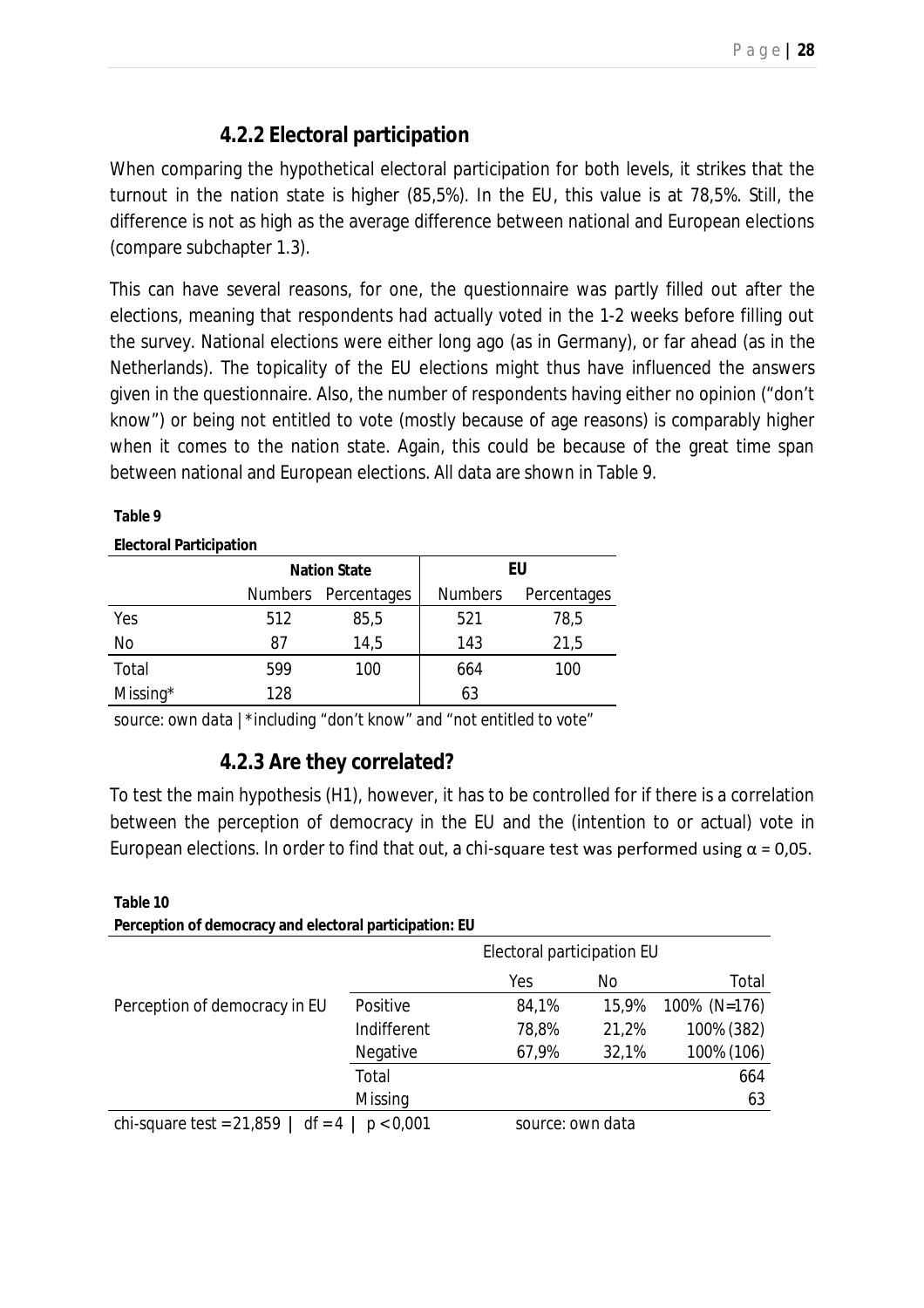Hence, as is shown in Table 10, the result is statistically significant<sup>2</sup>. This means that there is a relationship between the perception of democracy in the EU and turning out to vote. Since the label "1" in the former variable (= "Positive") would be the most positive picture one can have of the EU, and the label "1" in the latter variable  $($  = "Yes") means that people will vote or have voted, the chi-square test also shows us the direction of the relation. It is a positive relation, and hence the higher the score on one variable, the higher it will be on the other. In this case it means that *people with a more positive picture of the EU are also more likely to vote in the EU elections.*

### **4.3 Influence of Education on European turnout**

To make sure that the initial relation found in the subchapter above does not have third (or fourth) factors influencing it, the two variables Education and Age also have been controlled for.

### **4.3.1 Education and electoral participation**

First, it was tested whether education is correlated to electoral participation, using a chisquare test and  $\alpha$  = 0,05.

|                                                     |            | <b>Electoral Participation</b> |       |              |
|-----------------------------------------------------|------------|--------------------------------|-------|--------------|
|                                                     |            | Yes                            | No    | Total        |
| Education                                           | School     | 79,1%                          | 20,9% | 100% (N=383) |
|                                                     | Vocational | 63,2%                          | 36,8% | 100% (117)   |
|                                                     | University | 90,4%                          | 9,6%  | 100% (156)   |
|                                                     |            |                                |       |              |
|                                                     | Missing    |                                |       | 71           |
| chi-square test = $29,651$   df = $2$   $p < 0.001$ |            | source: own data               |       |              |

### **Table 11 Education and electoral participation EU in percentages**

Here, again, a positive relation was found. This means that education also has an influence on the decision whether to turn out to vote or not, but it does not yet dismiss or replace the relation found in the above section.

 $\ddot{\phantom{a}}$  $^{\text{2}}$  Note that SPSS uses a null hypothesis, thus rejecting it means the opposite in this paper, where the H1 is a positive one. Therefore it can be said that we failed to reject H1 although SPSS shows p < 0,05.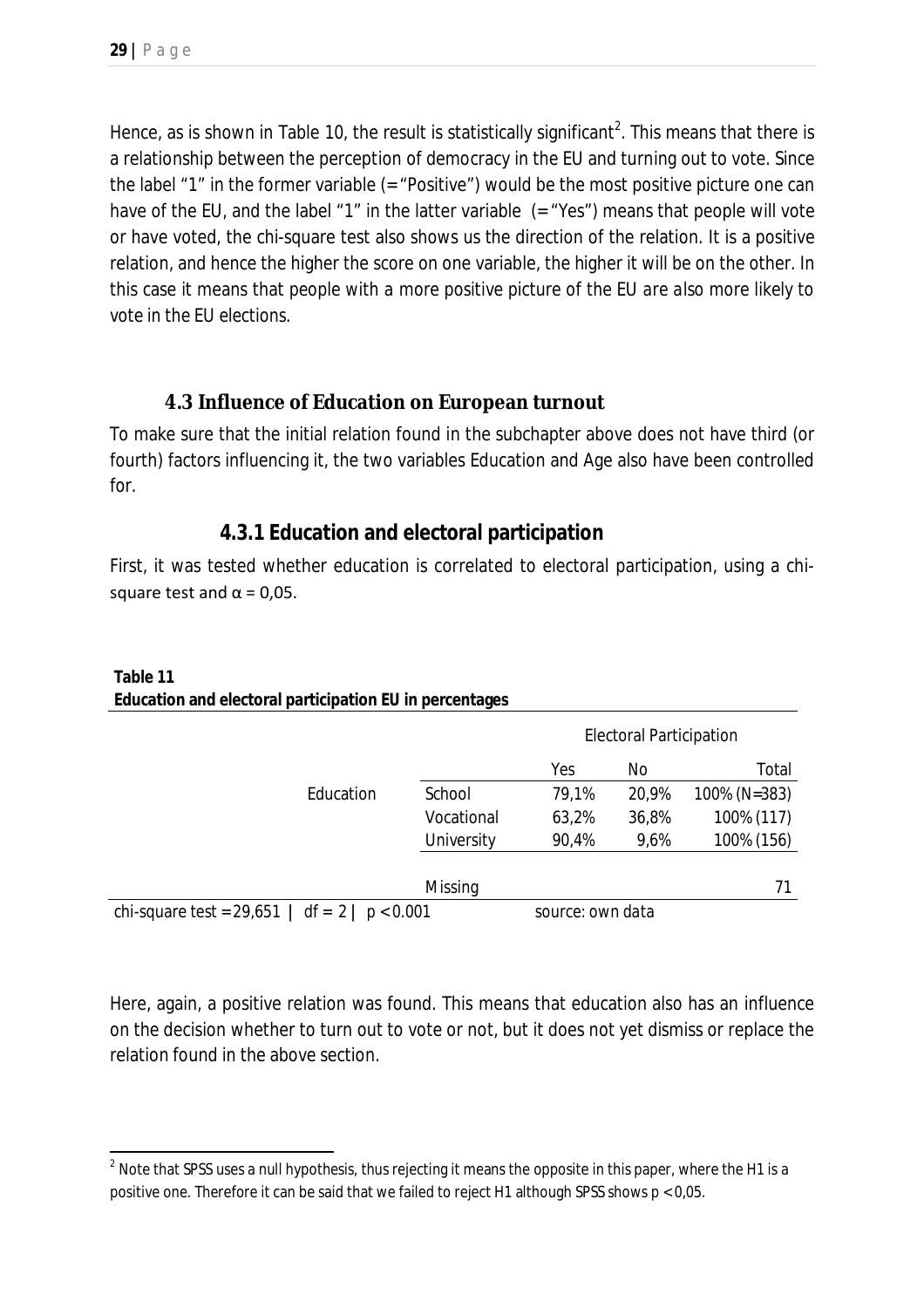# **4.3.2 Education, perception of democracy and electoral participation**

In order to check whether the initial relation still holds (true), we must compare the relation between perception of democracy in the EU and electoral participation with the education variable being held constant. Again, a chi-square test with  $\alpha$  = 0.05 was used for each of the categories.

**Table 12 Perception of democracy in EU and electoral participation with Education held constant**

|                    | Electoral participation                |                     |       |       |            |
|--------------------|----------------------------------------|---------------------|-------|-------|------------|
| Level of education |                                        |                     | Yes   | No    | Total      |
|                    |                                        | Positive            | 81,6% | 18,4% | 100% (103) |
|                    | Perception of democracy in EU          | Indifferent         | 82,5% | 17,5% | 100% (212) |
| School             |                                        | Negative            | 64,7% | 35,3% | 100% (68)  |
|                    |                                        |                     |       |       | 383        |
|                    | $df = 4$<br>chi-square test = $17,030$ | $p1 = 0,002 < 0,05$ |       |       |            |
|                    |                                        | Positive            | 73,3% | 26,7% | 100% (30)  |
|                    | Perception of democracy in EU          | Indifferent         | 60,5% | 39,5% | 100% (76)  |
| Vocational         |                                        | Negative            | 54,5% | 45,5% | 100% (11)  |
|                    |                                        |                     |       |       | 117        |
|                    | $df = 3$<br>chi-square test = $4,307$  | $p2 = 0.230 > 0.05$ |       |       |            |
|                    |                                        | Positive            | 100%  | 0%    | 100% (41)  |
|                    | Perception of democracy in EU          | Indifferent         | 88,6% | 11,4% | 100% (88)  |
| University         |                                        | Negative            | 81,5% | 18,5% | 100% (27)  |
|                    |                                        |                     |       |       | 156        |
|                    | $df = 4$<br>chi-square test = $19,283$ | $p3 = 0,001 < 0,05$ |       |       |            |

*source: own data*

Contrary to the hypotheses deduced above, the relationship between perception of democracy and electoral participation cannot be proven for all levels of education. Although it still is present for school graduates and people who reached a university degree ( $p1 =$ 0,002 and p3 = 0,001), it is not for respondents who have finished a vocational education  $(p2 = 0.230)$ .

### **4.4 Influence of Age on European turnout**

This now leads us two another variable that is often said to be influential for turnout. Using the same procedure, first it will be checked whether age is related to electoral participation in this sample, and then it will be used as a constant when re-testing the relationship between perception of democracy in the EU and electoral participation.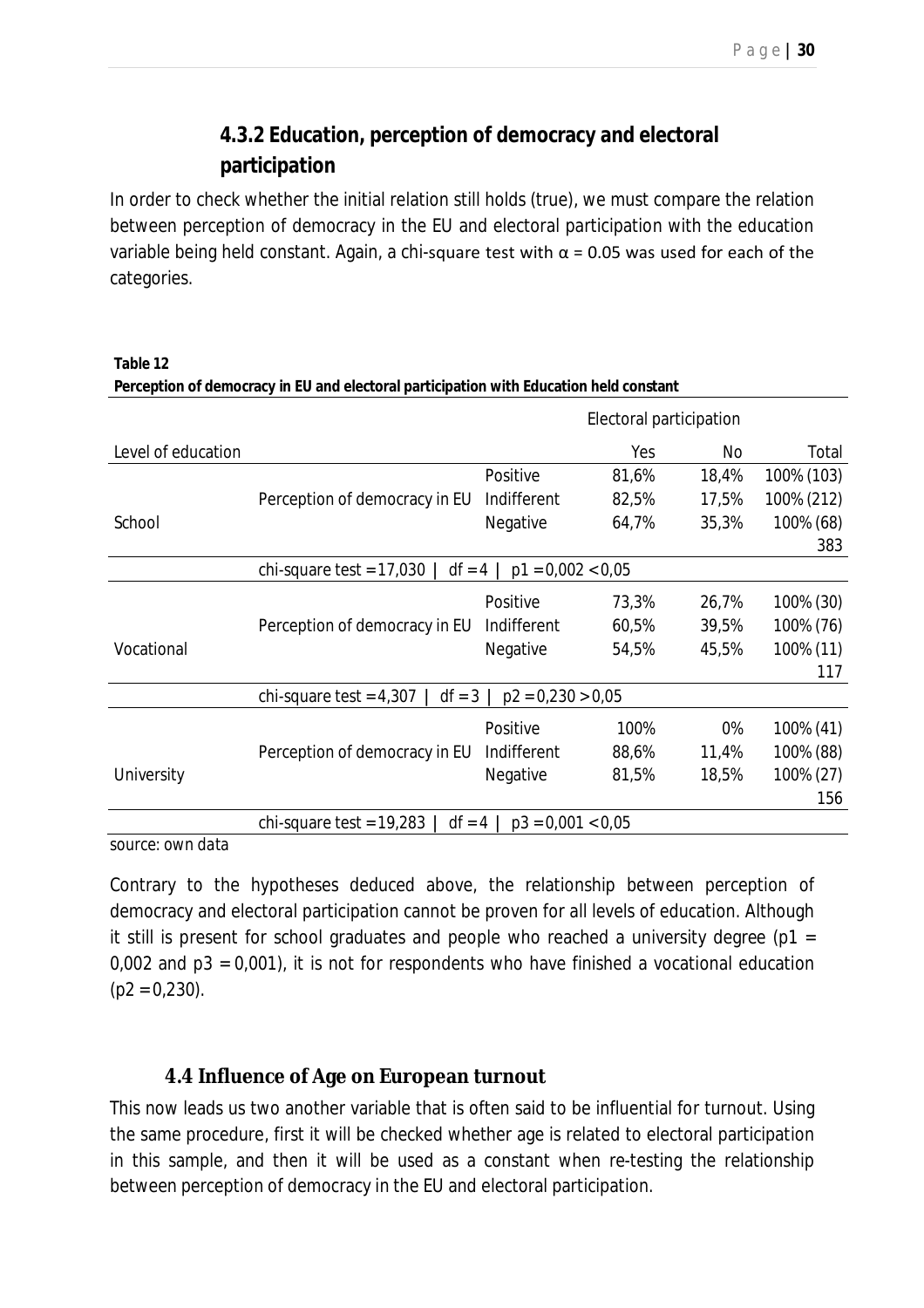### **4.4.1 Age and electoral participation**

A chi-square test with  $\alpha$  = 0,05 was used to explore the relation between age and electoral participation. The relationship was proven by this sample. It could be expected that age is related to electoral participation, as previous research has shown (*e.g.* Matsusaka and Palda, 1999).

| Table 13                                                   |     |         |       |       |                                |
|------------------------------------------------------------|-----|---------|-------|-------|--------------------------------|
| Age and electoral participation EU in percentages          |     |         |       |       |                                |
|                                                            |     |         |       |       | <b>Electoral Participation</b> |
|                                                            |     |         | Yes   | No    | Total                          |
|                                                            | Age | 18-24   | 77,1% | 22,9% | $100\%$ (N=353)                |
|                                                            |     | 25-44   | 78,8% | 21,2% | 100% (156)                     |
|                                                            |     | $45+$   | 87,2% | 12,8% | 100% (117)                     |
|                                                            |     | Missing |       |       | 101                            |
| chi-square test = $10,957$   df = $3$   p = $0,012 < 0,05$ |     |         |       |       |                                |
| source: own data                                           |     |         |       |       |                                |

### **4.4.2 Age, perception of democracy and electoral participation**

Because there is, in this sample, a relation between age and electoral participation, it is possible that age might have an influence on the relation between perception of democracy in the EU and electoral participation. To test this, age was held constant and the initial relation was tested using a chi-square test with  $\alpha$  = 0,05. The results are twofold: in the youngest age group, the initial relation is still present, with p1 = 0,039. For the middle and the oldest age group, however,  $p2 = 0.093$  and  $p3 = 0.176$  show the influence of age on the relationship between perception of democracy and electoral participation (see table 14). Again, p2 especially (but also p3) are relatively small, and close to the  $\alpha$ -frontier. This inability to reject an influence of age on the initial relation could result from biased sampling. On the other hand, it is also known that age does have influence on electoral participation. From that point of view, it seems that the perception of democracy plays a bigger role in younger ages, while the older ones "vote anyways".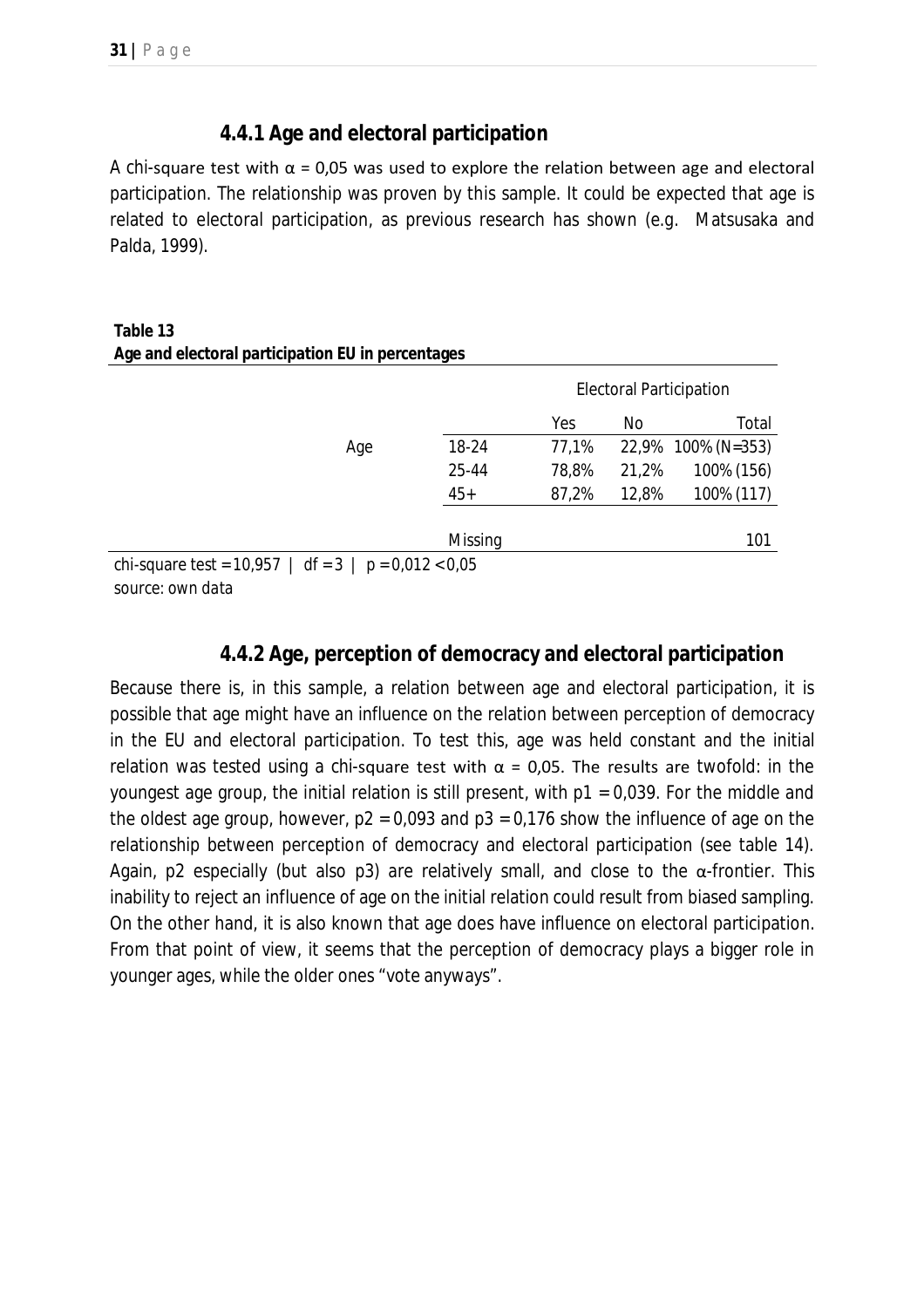| Table 14 |  |
|----------|--|
|----------|--|

| Perception of democracy in EU and electoral participation with Age held constant |  |  |
|----------------------------------------------------------------------------------|--|--|
|                                                                                  |  |  |
|                                                                                  |  |  |

|              |                                        | Electoral participation |       |       |            |
|--------------|----------------------------------------|-------------------------|-------|-------|------------|
| Age          |                                        |                         | Yes   | No    | Total      |
|              |                                        | Positive                | 78,7% | 21,3% | 100% (94)  |
|              | Perception of democracy in EU          | Indifferent             | 80,2% | 19,8% | 100% (192) |
| 18-24        |                                        | Negative                | 65,7% | 34,3% | 100% (67)  |
|              |                                        |                         |       |       | 353        |
|              | chi-square test = $10,089$<br>$df = 4$ | $p1 = 0.039 < 0.05$     |       |       |            |
|              |                                        | Positive                | 90,9% | 9,1%  | 100% (33)  |
|              | Perception of democracy in EU          | Indifferent             | 78%   | 22%   | 100% (100) |
| 25-44        |                                        | Negative                | 65,2% | 34,8% | 100% (23)  |
|              |                                        |                         |       |       | 156        |
|              | $df = 4$<br>chi-square test = $7,970$  | $p2 = 0.093 > 0.05$     |       |       |            |
|              |                                        | Positive                | 92,7% | 7,3%  | 100% (41)  |
|              | Perception of democracy in EU          | Indifferent             | 81,3% | 18,8% | 100% (64)  |
| 45 and older |                                        | Negative                | 100%  | 0%    | 100% (12)  |
|              |                                        |                         |       |       | 117        |
|              | $df = 3$<br>chi-square test = $4,938$  | $p3 = 0.176 > 0.05$     |       |       |            |

*source: own data*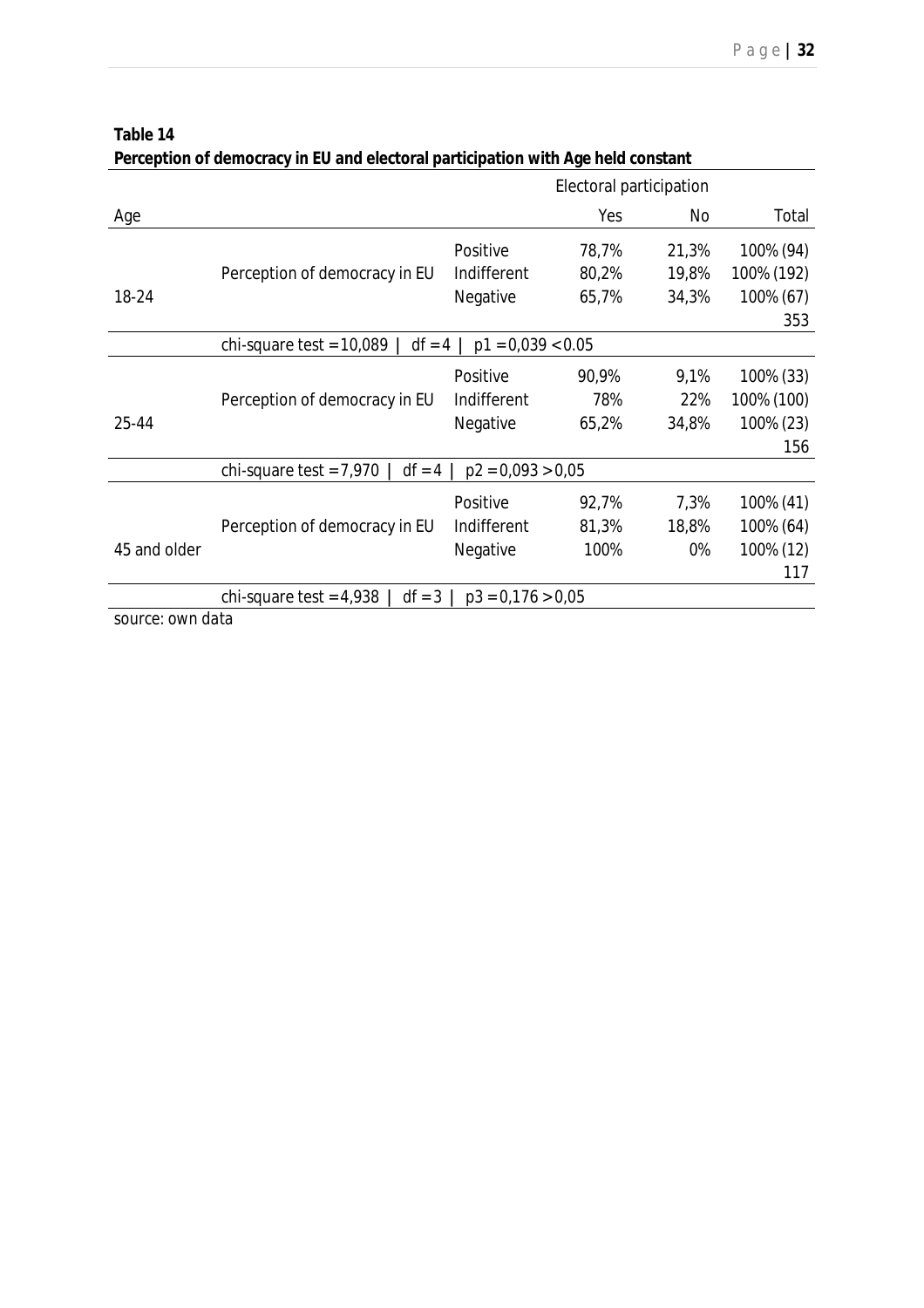# *5. Conclusion*

Why do people vote less on European elections than they do on national ones? This is a question which some researchers find impossible to answer, and I also agree to the comment that it can never fully be understood. There are too many factors influencing the decision whether to vote or not, and they range from the system level (*e.g.* voting on a weekday, obligatory voting) to the individual level (*e.g.* age, education, but also illness, vacation, weather etc).

In this paper the focus was set on what people think about the EU, and if and how this influences voting. More specifically, the research question was concerned with the perception of the people regarding the level of democracy in the EU. This is a narrow and a broad field at once, since democracy and perception thereof can be defined in several different ways, whereas on the other hand the perception of democracy might only play a smaller role in determining the voters' participation.

In order to test the relation, a survey was being conducted in two different countries, divided again into a pre-election and a post-election survey. The data were combined and used to test the main hypothesis ("People who tend to think that the EU suffers from a democratic problem are less likely to turn out to vote in European elections than people who do not think that the EU suffers from a democratic problem") and the additional ones which included a third and a fourth variable (age and education).

The statistical testing showed that there in fact exists a relation between the perception of democracy in the EU and the electoral participation in EP elections. This already points at the fact that people not only abstain from voting because of system level factors in the nation states, or do so because of the weather, but that people are also interested in the EU and take into account their picture of the EU when deciding about their vote. They - to put it in different words - make their own cost-benefit calculation, since if people believe that the EU does not function in a democratic way, their vote would not make any sense. But if they believe that the EU actually is democratic, than voting would make a difference and can have an influence on the working of the EU.

To make sure that the initial relation is non-spurious, it was tested against education and age. This inclusion of a constant variable showed that the relation between perception of democracy and electoral participation is still valid for people with a higher level of education as well as for people with a lower level of education. Though when it ranged somewhere in the middle between "high" and "low", the initial relation could not be proven anymore.

When tested for different age groups, the initial relation was changed even more drastically. While for "young" aged participants to the study the relation was still valid, it was not for the "middle" and "old" age group. It should be noted here, though, that the sample showed an uneven distribution amongst the age groups, where "45 and older" had a n = 117 and "18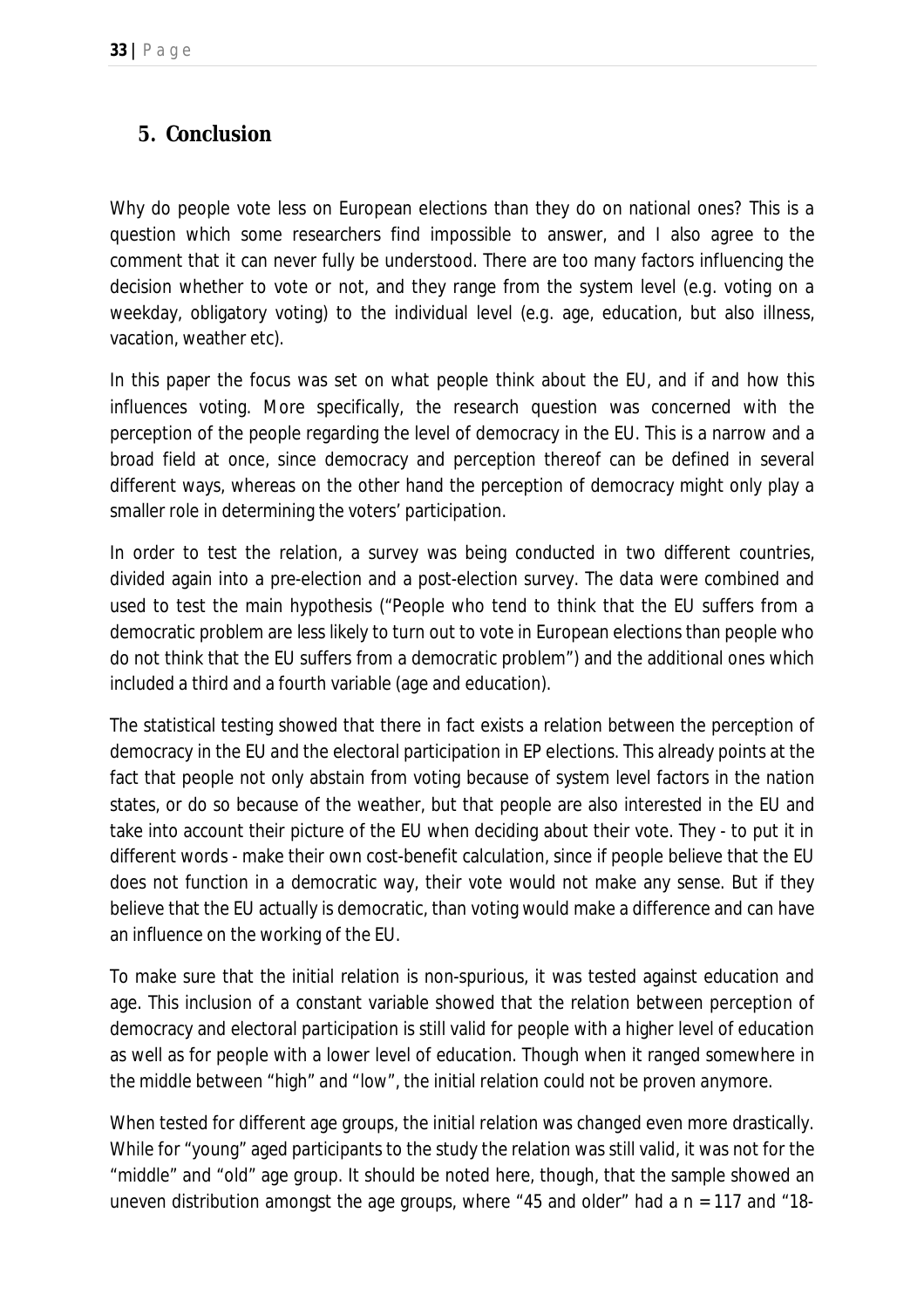24" a n = 353. Considering the time span both groups represent, seven years for the young age group and realistically 35 to 40 years in the older one, this biased distribution becomes even more obvious.

Nevertheless clear tendencies have been found, pointing to the direction that electoral participation in European elections is partly dependent on the view that citizens have regarding the level of democracy in the EU. These results can be used in several ways, but the most important of course is the capability of increasing turnout for European elections. One can imagine different ways in doing so, ranging from marketing strategies with the aim to improve the picture about the EU when it comes to "democraticness", to institutional changes that would make the European system more similar to a national one. However, it has to be kept in mind that 1) not the real level of democracy is deciding, but rather the peoples' perception of it and 2) that this of course is not the only reason why people decide to vote or not to vote.

This paper is only a small contribution to electoral studies in the field of European elections, but it does offer a different view on what influences electoral participation. Research on the perception of democracy and its influence on the decision whether to vote or not is small, and it would be interesting to study it in more detail and more length. I suggest a similar survey that could be extended to more than two member states of the European Union; several other possible third factors could be controlled for. Even if not entirely proven by this paper, the influence of perception of the level of democracy in the European Union on the electoral participation in EP elections seems highly likely and deserves further research.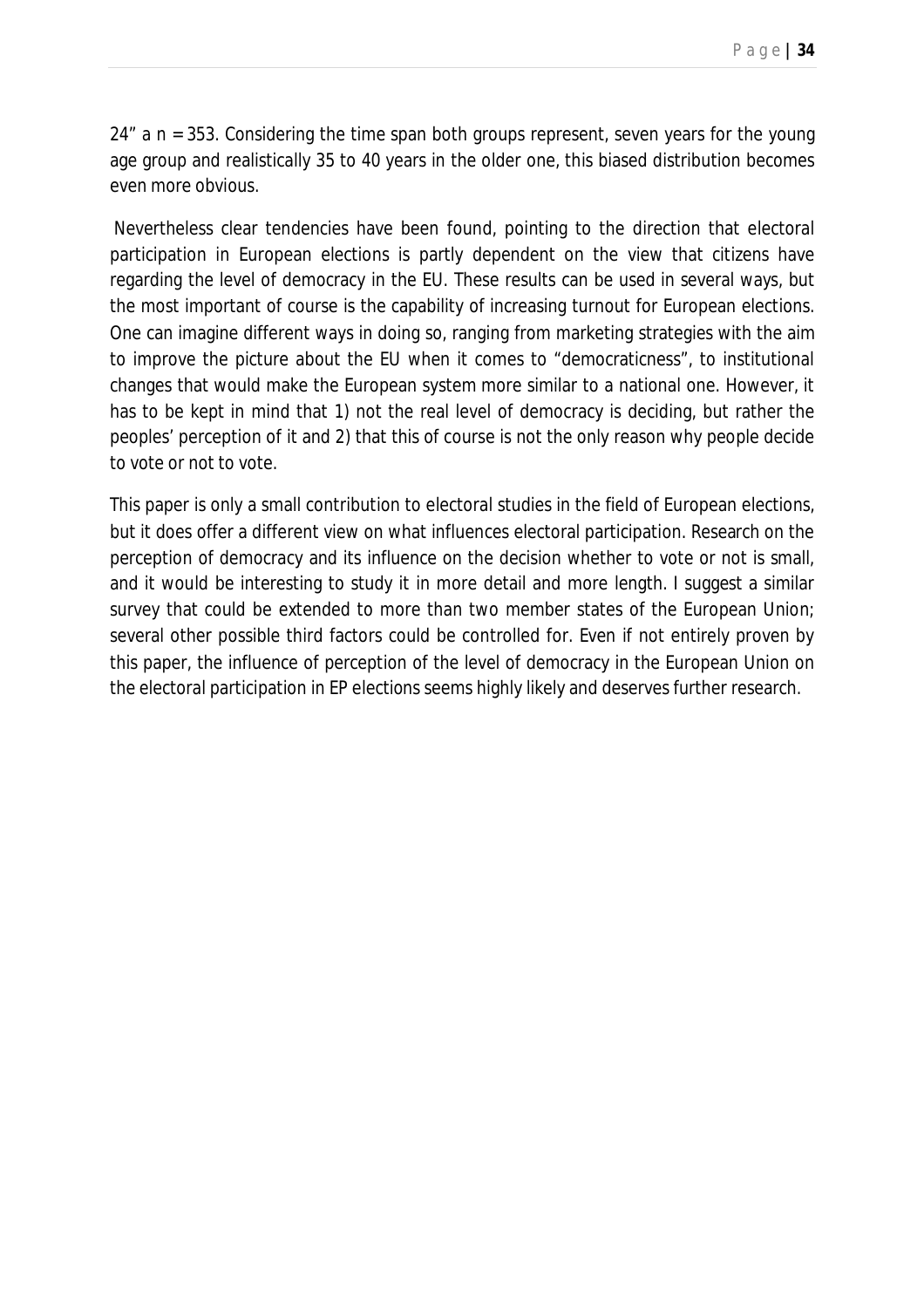# *6. References*

Aldrich, J. H. (1933). Rational Choice and Turnout. *American Journal of Political Science , Vol. 37* (1), 246-278.

Babbie, E. (2007). *The Practice of Social Research.* Belmont: Thomson Wadsworth.

Blais, A., Gidengil, E., Nevitte, N., & Nadeau, R. (2004). Where does turnout decline come from? *European Journal of Political Research , Vol. 43* (2), 221–236.

Blondel, J., Sinnott, R., & Svensson, P. (1997). Representation and Voter Participation. *European Journal of Political Research , Vol. 32* (2), 243-272.

Canache, D., Mondak, J. J., & Seligson, M. A. (2001). Meaning and Measurement in Cross-National Research on Satisfaction with Democracy. *The Public Opinion Quarterly , Vol. 65* (4), 506-528.

Commission, E. (2009, September). *Eurobarometer 71.* Retrieved January 05, 2010, from European Commission Web Site: http://ec.europa.eu/public\_opinion/archives/eb/eb71/eb71\_en.htm

De Beus, J. (2001). Quasi-National European Identity and European Democracy. *Law and Philosophy , Vol. 20* (3), 283-311.

Decker, F. (2002). Governance beyond the nation-state. Reflections on the democratic deficit. *Journal of European Public Policy , Vol. 9* (2), 256-272.

Endersby, J. W., & Krieckhaus, J. T. (2008). Turnout around the globe: The influence of electoral institutions on national voter participation, 1972–2000. *Electoral Studies , Vol. 27* (4), 601-610.

Eurobarometer 71. (2009). Public Opinion in the European Union. Brussels: European Commission. http://ec.europa.eu/public\_opinion/archives/eb/eb71/EB71\_Standard\_part1.pdf

Evans, G., & Whitefield, S. (1995). The Politics and Economics of Democratic Commitment: Support for Democracy in Transition. *British Journal of Political Science , Vol. 25* (4), 485-514.

Fedderson, T., & Sandroni, A. (2006). A Theory of Participation in Elections. *The American Economic Review , Vol. 96* (4), 1271-1282.

Franklin, M. N. (2001). The Dynamic of Electoral Participation. In L. Leduc, R. Niemi, & P. N. (eds.), *Comparing Democracies 2: Elections and Voting in Global Perspective.* Thousand Oaks, CA: Sage.

Gallego, A. (2007, January). *Inequality in Political Participation: Contemporary Patterns in European Countries.* Retrieved November 15, 2009, from eScholarship Repository, University of California: http://repositories.cdlib.org/csd/07-01

Gallego, A. (2008). Where Else Does Turnout Decline Come From? Education, Age, Generation and Period Effects in Three European Countries. *Scandinavian Political Studies , Vol. 32* (1), 23 - 44.

Gill, J., & Gainous, J. (2002). Why Does Voting Get so Complicated? A Review of Theories for Analyzing Democratic Participation. *Statistical Science , Vol. 17* (4), 383-404.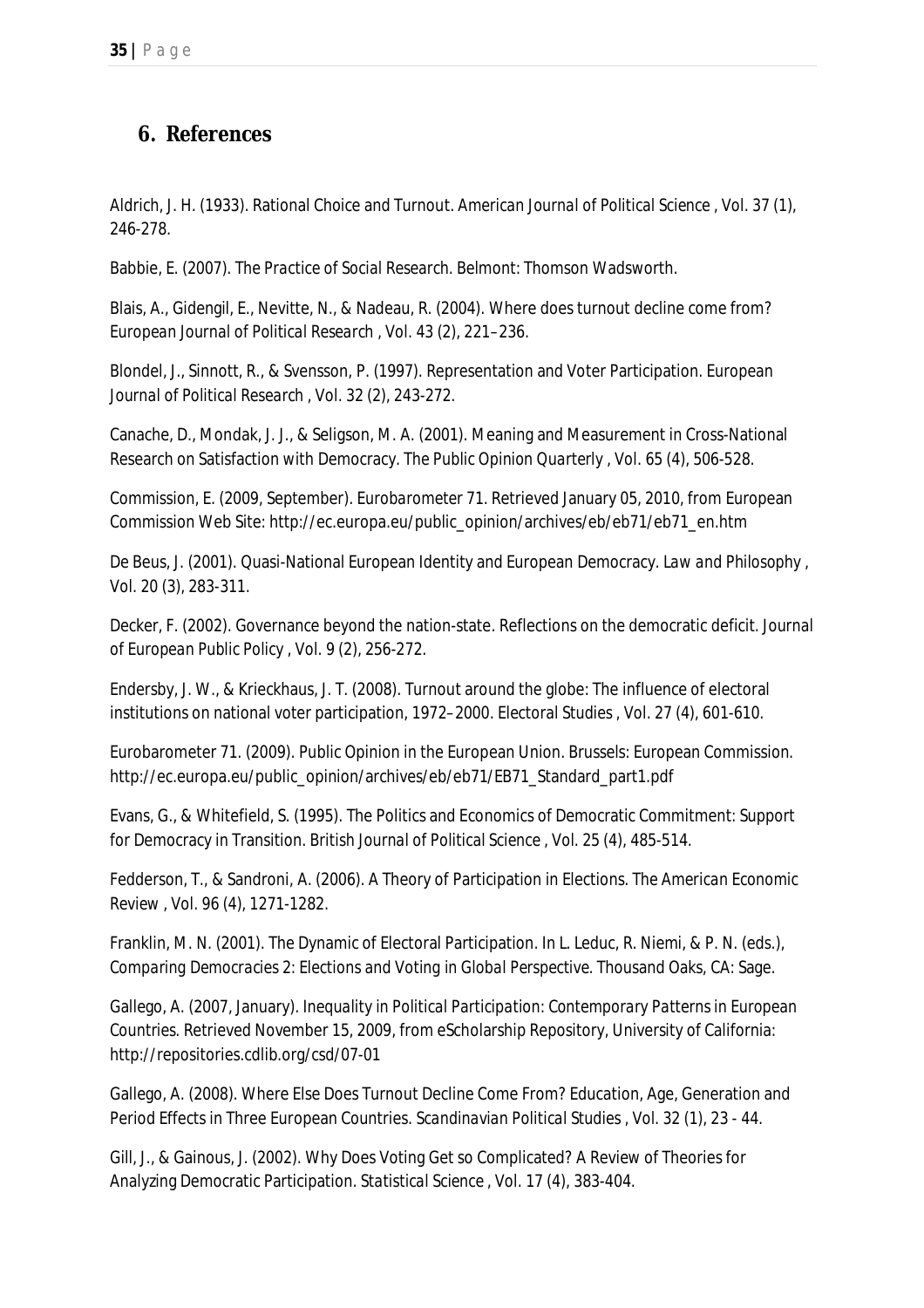Goerres, A. (2007). Why are Older People More Likely to Vote? The Impact of Ageing on Electoral Turnout in Europe. *British Journal of Politics and International Relations , Vol. 9* (1), 90–121.

Karp, J. A., Banducci, S. A., & Bowler, S. (2003). To Know it is to Love it?: Satisfaction with Democracy in the European Union. *Comparative Political Studies , Vol. 36* (3), 271-292.

Kim, J.-O., Petrocik, J. R., & Enokson, S. N. (1975). Voter Turnout Among the American States: Systemic and Individual Components. *The American Political Science Review , Vol. 69* (1), 107-123.

Krasa, S., & Polborn, M. K. (2009). Is mandatory voting better than voluntary voting? *Games and Economic Behavior , Vol. 66* (1), 275-291.

Lijphart, A. (1997). Unequal Participation: Democracy's Unresolved Dilemma. *The American Political Science Review , Vol. 91* (1), 1-14.

MacCormick, N. (1997). Democracy, Subsidiarity, and Citizenship in the 'European Commonwealth'. *Law and Philosophy , Vol. 16* (4), 331-356.

Matsusaka, J. G., & Palda, F. (1999). Voter turnout: How much can we explain? *Public Choice , Vol. 98* (3-4), 431-446.

Mattila, M. (2003). Why bother? Determinants of turnout in the European elections. *Electoral Studies , Vol. 22* (3), 449–468.

Mauter, W. R. (1988). Churchill and the Unification of Europe. *The Historian , Volume 61* (1), 67-84.

Micossi, S. (2008). Democracy in the Euroean Union. *CEPS Working Document No. 286.* CEPS - Centre for European Policy Studies.

Mishler, W., & Rose, R. (2001). What Are the Origins of Political Trust? *Comparative Political Studies , Vol. 34* (1), 30-62.

Newton, K., & Van Deth, J. W. (2005). *Foundations of Comparative Politics.* Cambridge: Cambridge University Press.

O'Loughlin, J., Ward, M. D., Lofdahl, C., Cohen, J. S., Brown, D. S., Reilly, D., *et al*. (1998). The Diffusion of Democracy, 1946-1994. *Annals of the Association of American Geographers , Vol. 88* (4), 545-574.

Parry, G., Moyser, G., & Day, N. (1992). *Political participation and democracy in Britain.* Cambridge: Cambridge University Press.

Pini, S. (2009). Analysing turnout in European elections: national differences, the peculiarity of the EU's system and the abstention of young people. *European View , Vol. 8* (1), 143-151.

Rohrschneider, R. (2002). The Democracy Deficit and Mass Support for an EU-Wide Government. *American Journal of Political Science , Vol. 46* (2), 463-475.

Sarsfield, R., & Echegaray, F. (2005). Opening the Black Box: How Satisfaction with Democracy and its Perceived Efficacy Affect Regime Preference in Latin America. *International Journal of Public Opinion Research , Vol. 18* (2), 153-173.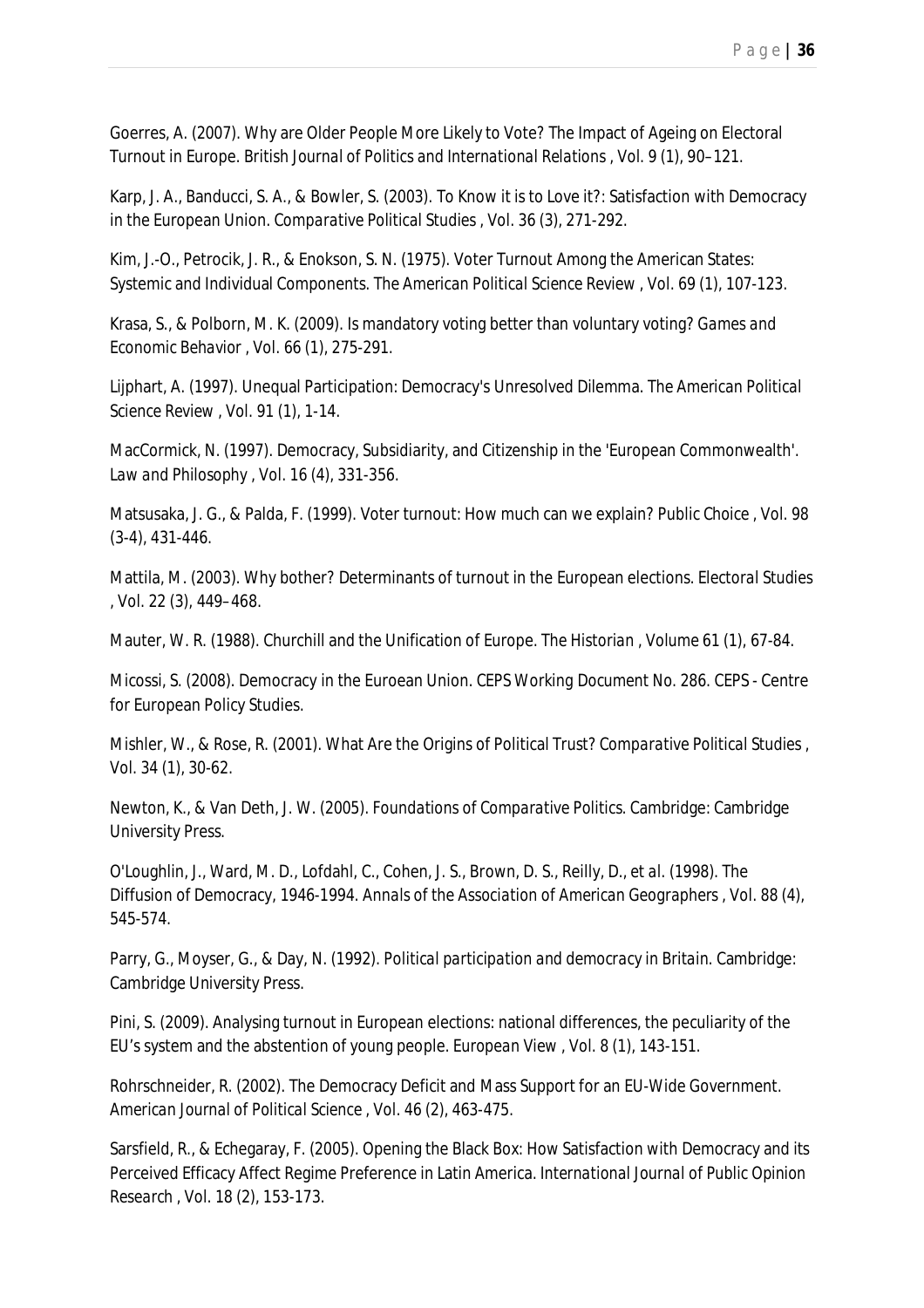Scharpf, F. (1999). *Governing in Europe: Effective and Democratic?* Oxford: University Press.

Shadish, W. R., Cook, T. D., & Campbell, D. T. (2002). *Experimental and Quasi-Experimental Designs for Generalized Causal Inference.* Boston: Houghton Mifflin Company.

Stein, E. (2001). International Integration and Democracy: No Love at First Sight. *The American Journal of International Law , Vol. 95* (3), 489-534.

Tenn, S. (2007). The Effect of Education on Voter Turnout. *Political Analysis , Vol. 15* (4), 446-464.

Thomassen, J., & Schmitt, H. (2004). Democracy and Legitimacy in the European Union. *Tidsskrift for Samfunnsforskning , Vol. 1*, 377-410.

Wagner, A. F., & Schneider, F. G. (2006). Satisfaction with Democracy and the Environment in Western Europe: A Panel Analysis. *IZA Discussion Paper No. 1929; CESifo Working Paper Series No. 1660* , Available at SSRN: http://ssrn.com/abstract=878339.

Wattenberg, M. (2002). *Where have all the voters gone?* Cambridge: Harvard University Press.